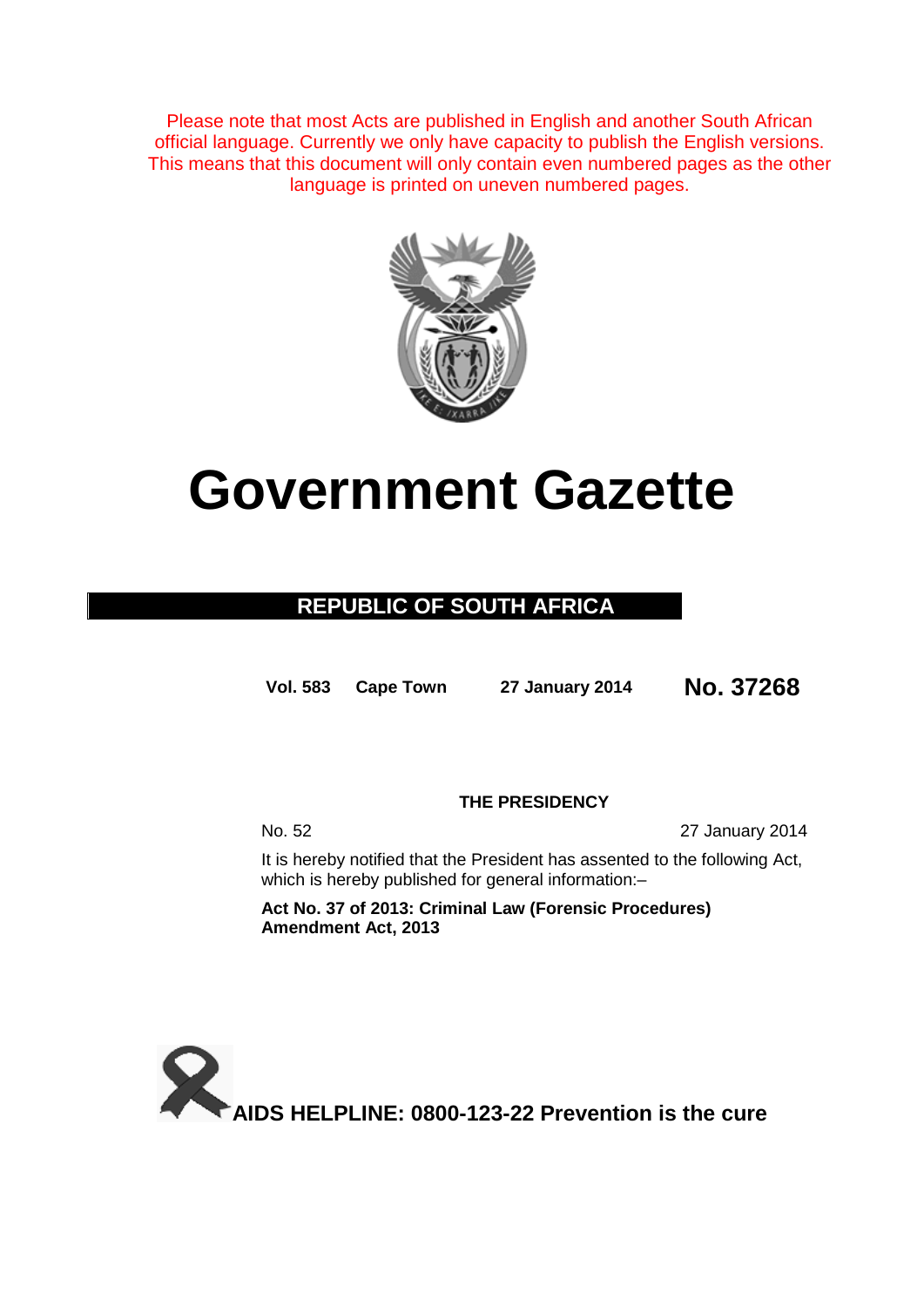| No. 37268          | GOVERNMENT GAZETTE, 27 January 2014                    |
|--------------------|--------------------------------------------------------|
| Act No. 37 of 2013 | Criminal Law (Forensic Procedures) Amendment Act, 2013 |

#### **GENERAL EXPLANATORY NOTE:**

**[ ]** Words in bold type in square brackets indicate omissions from existing enactments.

> Words underlined with a solid line indicate insertions in existing enactments.

*(English text signed by the President) (Assented to 23 January 2014)*

# **ACT**

**To amend the Criminal Procedure Act, 1977, so as to provide for the taking of specified bodily samples from certain categories of persons for the purposes of forensic DNA analysis; to provide in particular for the protection of the rights of women and children in the taking of DNA samples; to further regulate proof of certain facts by affidavit or certificate; to add to the Criminal Procedure Act, 1977, a Schedule 8 of offences in respect of which DNA samples must be taken; to amend the South African Police Service Act, 1995, to establish and regulate the administration and maintenance of the National Forensic DNA Database of South Africa; to provide for the conditions under which the samples or forensic DNA profiles derived from the samples may be retained or the periods within which they must be destroyed; to provide for the use of forensic DNA profiles in the investigation of crime and the use of such profiles in proving the innocence or guilt of persons before or during a prosecution or the exoneration of convicted persons, to assist in the identification of missing persons and unidentified human remains; to provide for protection of the rights of children in the retention and removal of forensic DNA profiles; to provide for oversight over the National Forensic DNA Database and the handling of complaints relating to the taking, retention and use of DNA samples and forensic DNA profiles; to repeal certain provisions of the Firearms Control Act, 2000, and the Explosives Act, 2003, which overlap with powers provided for in the Criminal Procedure Act, 1977, regulating the powers in respect of the taking of fingerprints and bodily samples for investigation purposes; to provide for transitional provisions in respect of the DNA database; and to provide for matters connected therewith.**

**B**E IT ENACTED by the Parliament of the Republic of South Africa, as follows:—

#### **Amendment of section 36A of Act 51 of 1977, as inserted by section 2 of Act 6 of 2010**

- **1.** Section 36A of the Criminal Procedure Act, 1977, is hereby amended—
	- *(a)* by the insertion before the definition of ''authorised person'' of the following definition:
		- "(*a*A) 'authorised officer' means the police officer commanding the Division responsible for forensic services within the South African Police Service, or his or her delegate;'';

5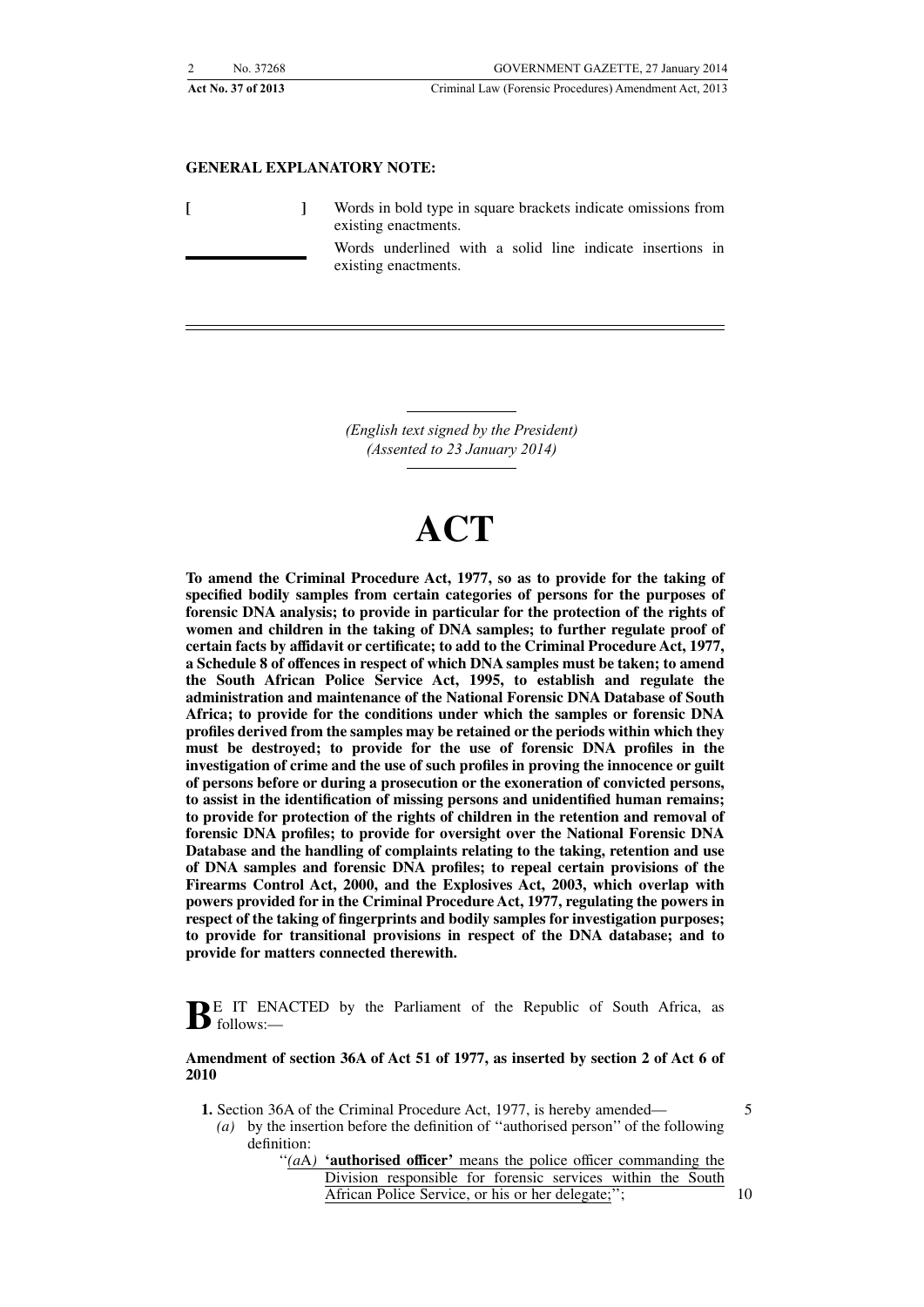- *(b)* by the substitution for the definition of ''authorised person'' of the following definition:
	- ''*(b)* **'authorised person'** means—
		- (i) with reference to photographic images, fingerprints or bodyprints, any police official or a member of the Independent Police Investigative Directorate, referred to in the Independent Police Investigative Directorate Act, in the performance of his or her official duties; and 5
		- (ii) with reference to buccal samples, any police official or member of the Independent Police Investigative Directorate, referred to in the Independent Police Investigative Directorate Act, who is not the crime scene examiner of the particular case, but has successfully undergone the training prescribed by the Minister of Health under the National Health Act, in respect of the taking of a buccal sample;''; 10 15
- *(c)* by the insertion after the definition of ''body-prints'' of the following definitions:
	- ''*(c*A*)* **'bodily sample'** means intimate or buccal samples taken from a person;
	- *(c*B*)* **'buccal sample'** means a sample of cellular material taken from 20 the inside of a person's mouth;'';
- *(d)* by the substitution for the definition of ''comparative search'' of the following definition:
	- ''*(f)* **'comparative search'** means the comparing **[of fingerprints, body-prints or photographic images, taken under any power** 25 **conferred by this Chapter,]** by **[an]** the authorised officer of—
		- (i) fingerprints, body-prints or photographic images, taken under any power conferred by this Chapter, against any database referred to in Chapter 5A of the South African Police Service Act; and

- (ii) forensic DNA profiles derived from bodily samples, taken under any power conferred by this Chapter, against forensic DNA profiles contained in the different indices of the NFDD referred to in Chapter 5B of the South African Police Service Act;";
- *(e)* by the insertion, after the definition of **''comparative search''**, of the following definitions:
	- '(fA) 'crime scene sample' means physical evidence which is retrieved
		- from the crime scene or any other place where evidence of the crime may be found, and may include physical evidence collected from the body of a person, including a sample taken from a nail or from under the nail of a person; 40
	- *(f*B*)* **'DNA'** means deoxyribonucleic acid which is a bio-chemical molecule found in the cells and that makes each species unique;
	- *(f*C*)* **'forensic DNA analysis'** means the analysis of sections of the DNA of a bodily sample or crime scene sample to determine the forensic DNA profile: Provided that this does not relate to any analysis pertaining to medical tests or for health purposes or mental characteristic of a person or to determine any physical information of the person other than the sex of that person; 45 50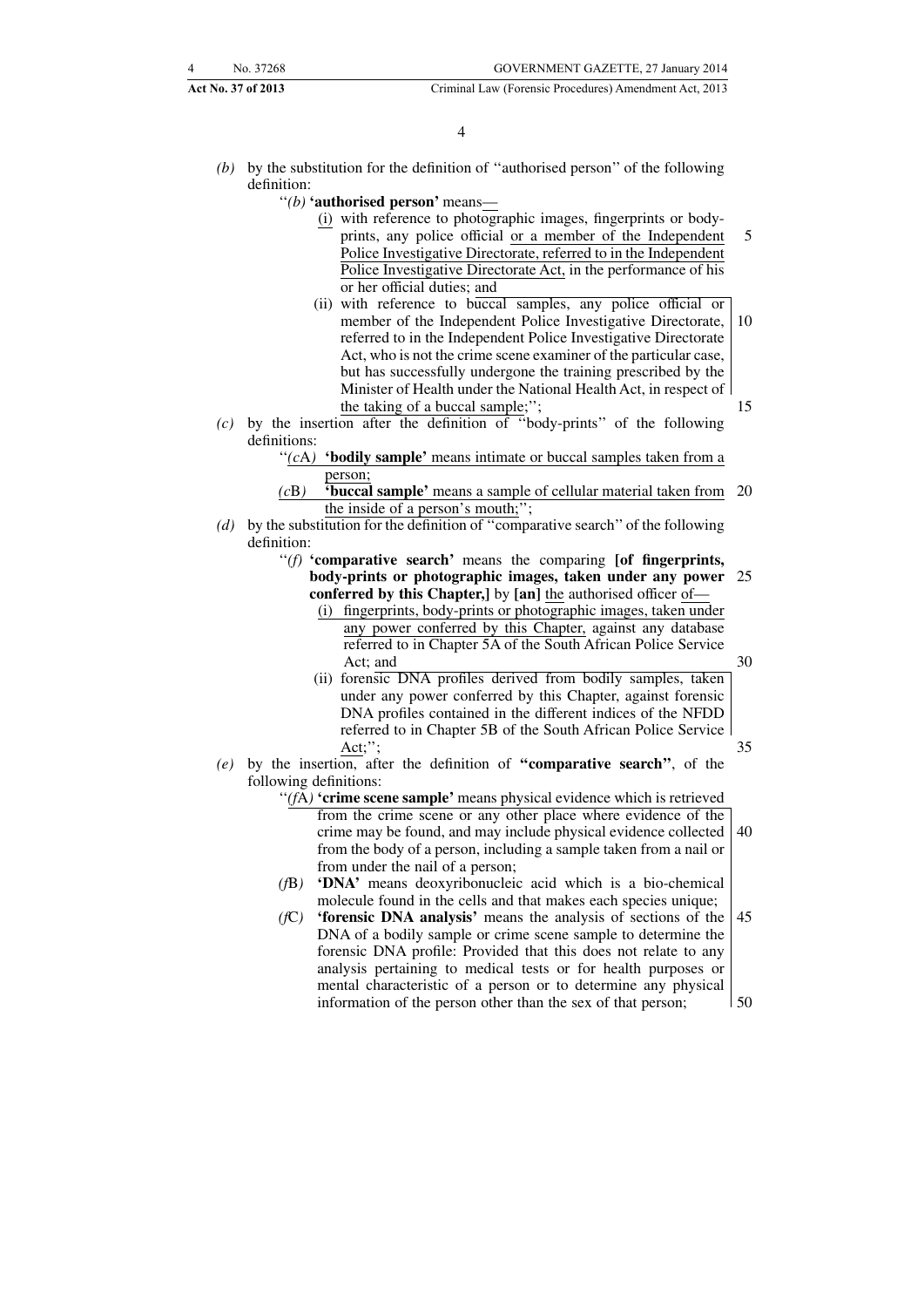6

*(f*D*)* **'forensic DNA profile'** means the results obtained from forensic DNA analysis of bodily samples taken from a person or samples taken from a crime scene, providing a unique string of alpha numeric characters to provide identity reference: Provided this does not contain any information on the health or medical condition or mental characteristic of a person or the predisposition or physical information of the person other than the sex of that person; *(f*E*)* **'Independent Police Investigative Directorate Act'** means the Independent Police Investigative Directorate Act, 2011 (Act No. 1 of 2011); *(f*F*)* **'intimate sample'** means a sample of blood or pubic hair or a sample taken from the genitals or anal orifice area of the body of a person, excluding a buccal sample; *(f*G*)* **'National Health Act'** means the National Health Act, 2003 (Act No. 61 of 2003); *(f*H*)* **'NFDD'** means the National Forensic DNA Database of South Africa, established in terms of section 15G of the South African Police Service Act;''; (f) by the substitution in subsection (2) for the words preceding paragraph  $(a)$  of 20 the following words: ''Any police official who, in terms of this Act or any other law takes the fingerprints, a body-print or buccal sample or ascertains any bodily feature of a child must—''; and *(g)* by the addition of the following subsections: ''(3) Buccal samples must be taken by an authorised person who is of the same gender as the person from whom such sample is required with strict regard to decency and order. (4) Notwithstanding any other law, an authorised person may take a buccal sample or cause the taking of any other bodily sample with the consent of the person whose sample is required or if authorised under— *(a)* section 36D; or *(b)* section 36E. (5) Any authorised person who, in terms of this Chapter or in terms of any other law takes a buccal sample from any person, must do so— *(a)* in accordance with the requirements of any regulation made by the Minister of Police; and *(b)* in a designated area deemed suitable for such purposes by the Departmental Heads: Police, Justice and Constitutional Development or Correctional Services in their area of responsibility.''. **Insertion of sections 36D and 36E in Act 51 of 1977** 5 10 15 25 30 35 40

**2.** The following sections are hereby inserted in the Criminal Procedure Act, 1977, after section 36C:

#### ''**Powers in respect of buccal samples, bodily samples and crime scene samples**

45

**36D.** (1) Subject to section 36A(5), an authorised person must—

- *(a)* take a buccal sample; or
- *(b)* cause the taking of any other bodily sample by a registered medical practitioner or registered nurse defined in the National Health Act, of any person—
- (i) after arrest but before appearance in court to be formally charged for any offence referred to in Schedule 8;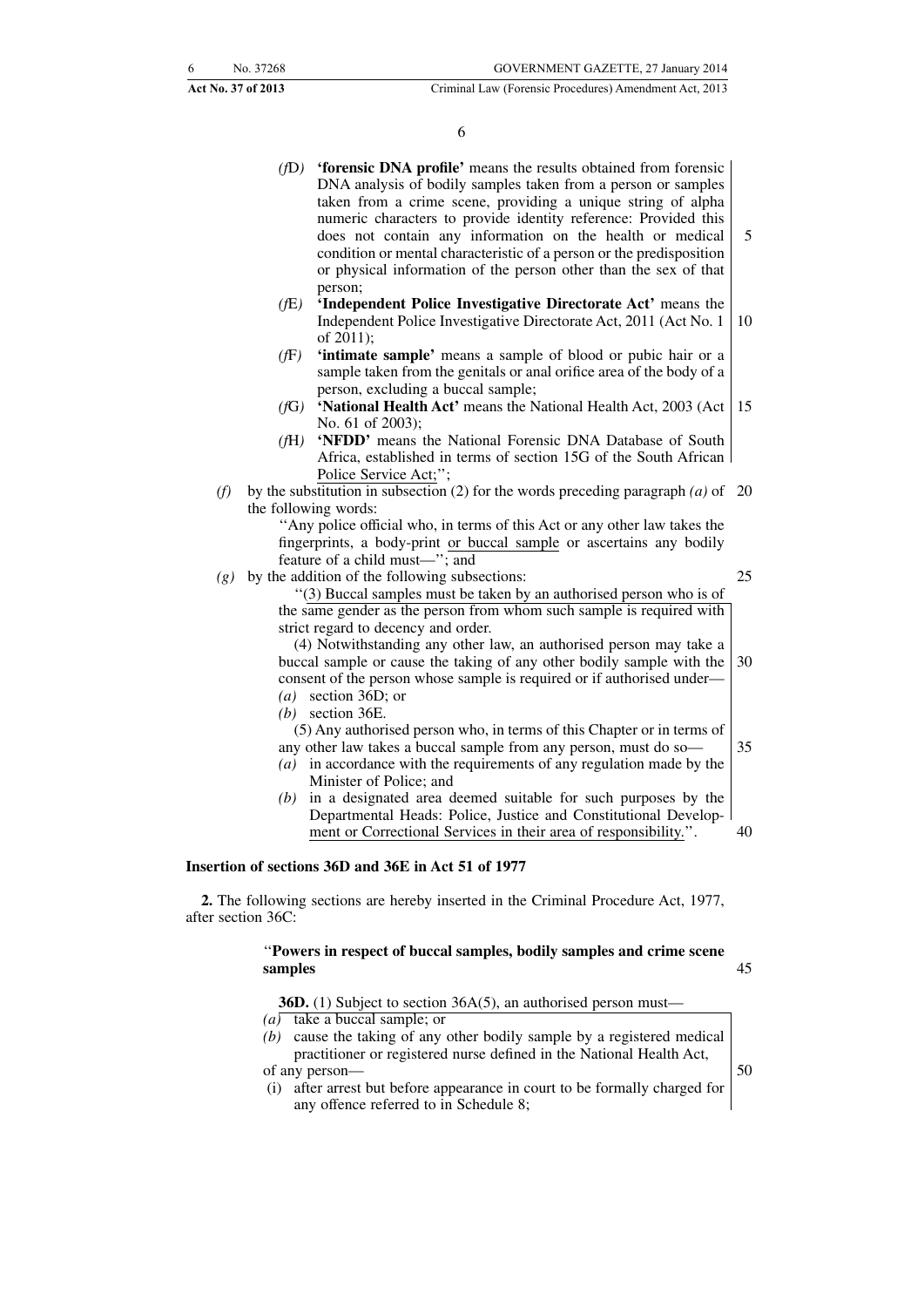|         | (ii) released on bail in respect of any offence referred to in Schedule 8, if<br>a buccal sample or a bodily sample of that person was not taken upon |    |
|---------|-------------------------------------------------------------------------------------------------------------------------------------------------------|----|
| (iii)   | his or her arrest;<br>upon whom a summons has been served in respect of any offence<br>referred to in Schedule 8;                                     | 5  |
|         | (iv) whose name appears on the National Register for Sex Offenders; or                                                                                |    |
|         | (v) charged or convicted by a court in respect of any offence, which the                                                                              |    |
|         | Minister has by notice in the Gazette, and after notification of                                                                                      |    |
|         | Parliament, declared to be an offence for the purposes of this                                                                                        |    |
|         | subsection.                                                                                                                                           | 10 |
|         | (2) Subject to section $36A(5)$ , an authorised person may—                                                                                           |    |
|         | $(a)$ take a buccal sample; or                                                                                                                        |    |
|         | $(b)$ cause the taking of any other bodily sample by a registered medical                                                                             |    |
|         | practitioner or registered nurse,                                                                                                                     |    |
|         | of any person-                                                                                                                                        | 15 |
| (i)     | after arrest but before appearance in court to be formally charged in<br>respect of any offence;                                                      |    |
| (ii)    | released on bail in respect of any offence, if a buccal sample or bodily                                                                              |    |
|         | sample was not taken upon his or her arrest;                                                                                                          |    |
| (iii)   | upon whom a summons has been served in respect of any offence;                                                                                        | 20 |
| (iv)    | whose name appears on the National Register for Sex Offenders; or                                                                                     |    |
| (v)     | charged or convicted by a court in respect of any offence, which the                                                                                  |    |
|         | Minister has by notice in the Gazette, and after notification of                                                                                      |    |
|         | Parliament, declared to be an offence for the purposes of this                                                                                        |    |
|         | subsection.                                                                                                                                           | 25 |
|         | (3) The authorised person must supervise the taking of a buccal sample                                                                                |    |
|         | from a person referred to in subsection $(1)$ or $(2)$ who is required to submit                                                                      |    |
|         | such sample and who requests to take it himself or herself.                                                                                           |    |
|         | (4) The Station Commander or other relevant commander must within 30<br>days furnish every bodily sample taken under subsection $(1)$ or $(2)$ to the | 30 |
|         | authorised officer, who must carry out a forensic DNA analysis on every                                                                               |    |
|         | such sample in terms of Chapter 5B of the South African Police Service                                                                                |    |
| Act.    |                                                                                                                                                       |    |
|         | $(5)$ Subject to section 36A $(5)$ , nothing in this Chapter prohibits—                                                                               |    |
|         | $(a)$ an authorised person from re-taking or supervising the re-taking of a                                                                           | 35 |
|         | buccal sample from any person referred to in subsection $(1)$ , $(2)$ or $(3)$ ,                                                                      |    |
|         | if the buccal sample taken from him or her was either not suitable or                                                                                 |    |
|         | insufficient for forensic DNA analysis; or                                                                                                            |    |
| (b)     | a registered medical practitioner or registered nurse from re-taking a                                                                                |    |
|         | bodily sample taken from any person referred to in subsection (1) or                                                                                  | 40 |
|         | (2), if the bodily sample taken from him or her was either not suitable                                                                               |    |
|         | or insufficient for forensic DNA analysis.                                                                                                            |    |
|         | (6) The forensic DNA profile derived from bodily samples, taken under                                                                                 |    |
|         | any power conferred by this section, may be used to conduct a comparative                                                                             |    |
| search. |                                                                                                                                                       | 45 |
|         | $(7)$ (a) Any forensic DNA profile derived from such sample, taken under                                                                              |    |
|         | any power conferred by this section must only be used for the purposes                                                                                |    |
|         | referred to in section 15F of the South African Police Service Act.                                                                                   |    |
|         | $(b)$ The forensic DNA profile derived from bodily samples, taken under<br>any power conferred by this section must be retained on, or removed from,  | 50 |
|         | the NFDD in accordance with the provisions of Chapter 5B of the South                                                                                 |    |
|         | African Police Service Act.                                                                                                                           |    |
|         | $(c)$ Any person who uses or allows the use of a bodily sample, crime                                                                                 |    |
|         | scene sample or any forensic DNA profile derived from such sample for any                                                                             |    |
|         | purpose other than as contemplated in paragraph $(a)$ , is guilty of an offence                                                                       | 55 |
|         | and liable in the case of a natural person, to imprisonment for a period not                                                                          |    |
|         | exceeding 15 years, and in the case of a juristic person, to a fine.                                                                                  |    |
|         |                                                                                                                                                       |    |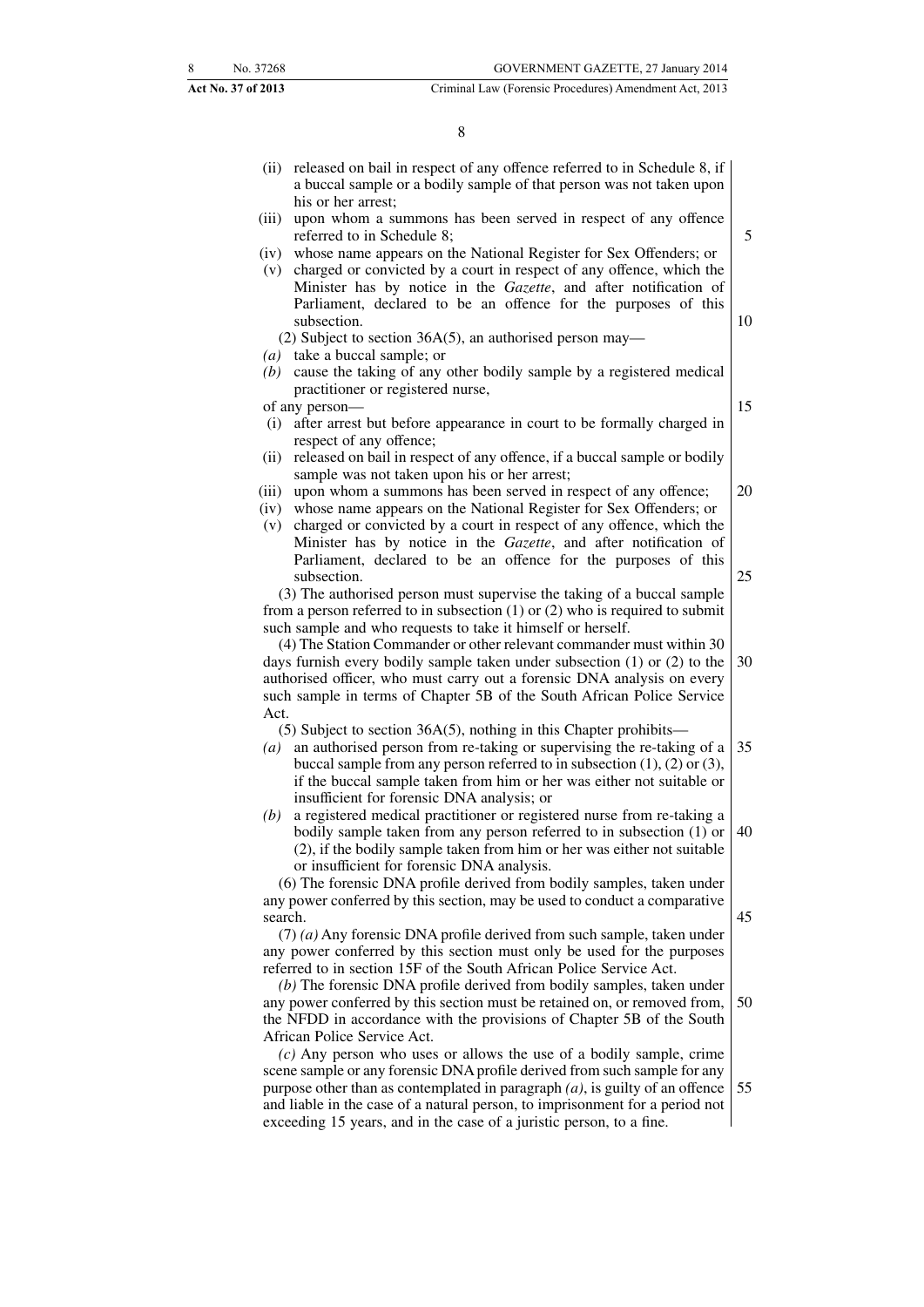#### **Act No. 37 of 2013** Criminal Law (Forensic Procedures) Amendment Act, 2013

#### 10

*(d)* Intimate samples may only be taken—

(i) by a registered medical practitioner or registered nurse; and

(ii) in accordance with strict regard to decency and order.

#### **Samples for investigation purposes**

**36E.** (1) Subject to subsection (2) and section 36A(5), an authorised person may take a buccal sample of a person or a group of persons, or supervise the taking of a buccal sample from a person who is required to submit such sample and who requests to do so himself or herself if there are reasonable grounds to— 5

- *(a)* suspect that the person or that one or more of the persons in that group has committed an offence referred to in Schedule 8; and 10
- *(b)* believe that the buccal sample or the results of the forensic DNA analysis thereof, will be of value in the investigation by excluding or including one or more of those persons as possible perpetrators of the offence.

(2) If a person does not consent to the taking of a buccal sample under this section, a warrant may be issued by a judge or a magistrate if it appears from written information given by the authorised person on oath or affirmation that there are reasonable grounds for believing that—

- *(a)* any person from whom a buccal sample is required has committed an offence listed in Schedule 8; and 20
- *(b)* the sample or the results of an examination thereof, will be of value in the investigation by excluding or including that person as a possible perpetrator of the offence.

(3) The provisions of section  $36D(4)$ ,  $(5)(a)$ ,  $(6)$  and  $(7)$  apply with the necessary changes, to a sample or forensic DNA profile derived therefrom as contemplated in subsection (1).''. 25

#### **Amendment of section 212 of Act 51 of 1977, as amended by section 12 of Act 56 of 1979, sections 46 and 47 of Act 97 of 1986, section 11 of Act 5 of 1991, section 40 of Act 122 of 1991, section 9 of Act 86 of 1996, section 6 of Act 34 of 1998 and section** 30 **4 of Act 6 of 2010**

**3.** Section 212 of the Criminal Procedure Act, 1977, is hereby amended by— *(a)* the substitution for subsection (6) of the following subsection:

''(6) In criminal proceedings in which the finding of or action taken in connection with any particular fingerprint **[or]**, body-print, bodily sample or crime scene sample is relevant to the issue, a document purporting to be an affidavit made by a person who in that affidavit alleges that he or she is in the service of the State and that he or she is in the performance of his or her official duties— 35

- *(a)* found such fingerprint **[or]**, body-print, bodily sample or crime 40 scene sample at or in the place or on or in the article or in the position or circumstances stated in the affidavit; or
- *(b)* dealt with such fingerprint **[or]**, body-print, bodily sample or crime scene sample in the manner stated in the affidavit, shall, upon the mere production thereof at such proceedings, be *prima facie* proof 45 that such fingerprint **[or]**, body-print, bodily sample or crime scene sample, was so found or, as the case may be, was so dealt with."; and
- *(b)* the substitution in subsection (8) for paragraph *(a)* of the following paragraph: "(*a*) In criminal proceedings in which the collection, receipt, custody, 50 packing, marking, delivery or despatch of any fingerprint or body-print, article of clothing, specimen, bodily sample, crime scene sample, tissue (as defined in section 1 of the National Health Act), or any object of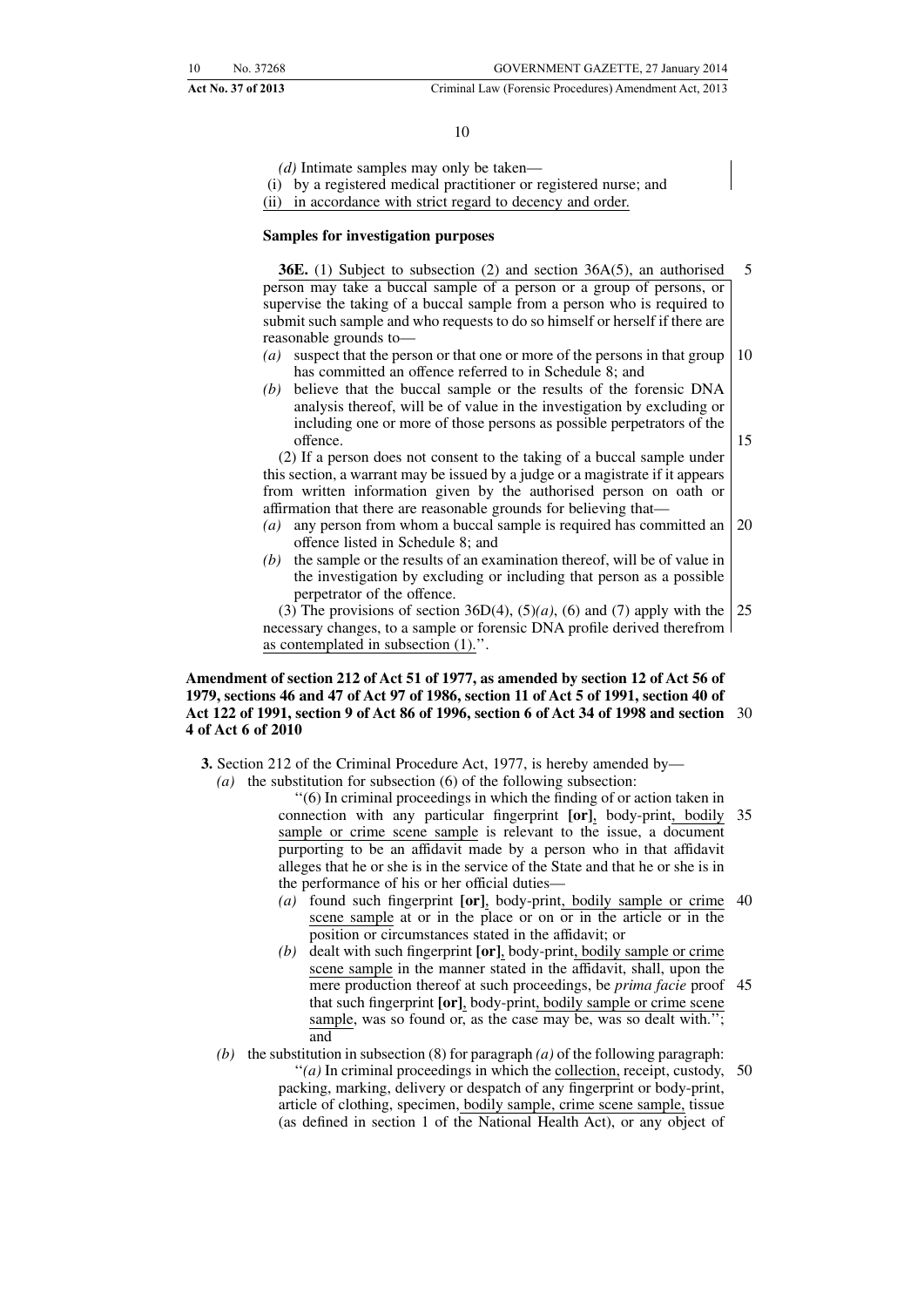whatever nature is relevant to the issue, a document purporting to be an affidavit made by a person who in that affidavit alleges—

- (i) that he or she is in the service of the State or of a provincial administration, any university in the Republic or anybody designated by the Minister under subsection (4);
- (ii) that he or she in the performance of his or her official duties—
	- *(aa)* received from any person, institute, state department or body specified in the affidavit, a fingerprint or body-print, article of clothing, specimen, bodily sample, crime scene sample, tissue or object described in the affidavit, which was packed or marked or, as the case may be, which he or she packed or marked in the manner described in the affidavit; 10
	- *(bb)* delivered or despatched to any person, institute, state department or body specified in the affidavit, a fingerprint or body-print, article of clothing, specimen, bodily sample, crime scene sample, tissue or object described in the affidavit, which was packed or marked or, as the case may be, which he or she packed or marked in the manner described in the affidavit; 15
	- *(cc)* during a period specified in the affidavit, had a fingerprint or body-print, article of clothing, specimen, bodily sample, crime scene sample, tissue or object described in the affidavit in his or her custody in the manner described in the affidavit, which was packed or marked in the manner described in the affidavit, 20

shall, upon the mere production thereof at such proceedings, be *prima facie* proof of the matter so alleged: Provided that the person who may make such affidavit in any case relating to any article of clothing, specimen, bodily sample, crime scene sample or tissue, may issue a certificate in lieu of such affidavit, in which event the provisions of this paragraph shall mutatis mutandis apply with reference to such certificate.''. 25 30

#### **Amendment of section 225 of Act 51 of 1977, as amended by section 5 of Act 6 of 2010**

**4.** The following section is hereby substituted for section 225 of the Criminal Procedure Act, 1977:

#### ''**Evidence of prints, bodily samples or bodily appearance of accused** 35

**225.** (1) Whenever it is relevant at criminal proceedings to ascertain whether—

- *(a)* any fingerprint **[or]**, body-print or bodily sample, as defined under Chapter 3, or the information derived from such prints or samples, of an accused at such proceedings corresponds to any other fingerprint 40 **[or]**, body-print, bodily sample, crime scene sample or the information derived from such samples; or
- *(b)* **[whether]** the body of such an accused has or had any mark, characteristic or distinguishing feature or shows or showed any condition or appearance,

45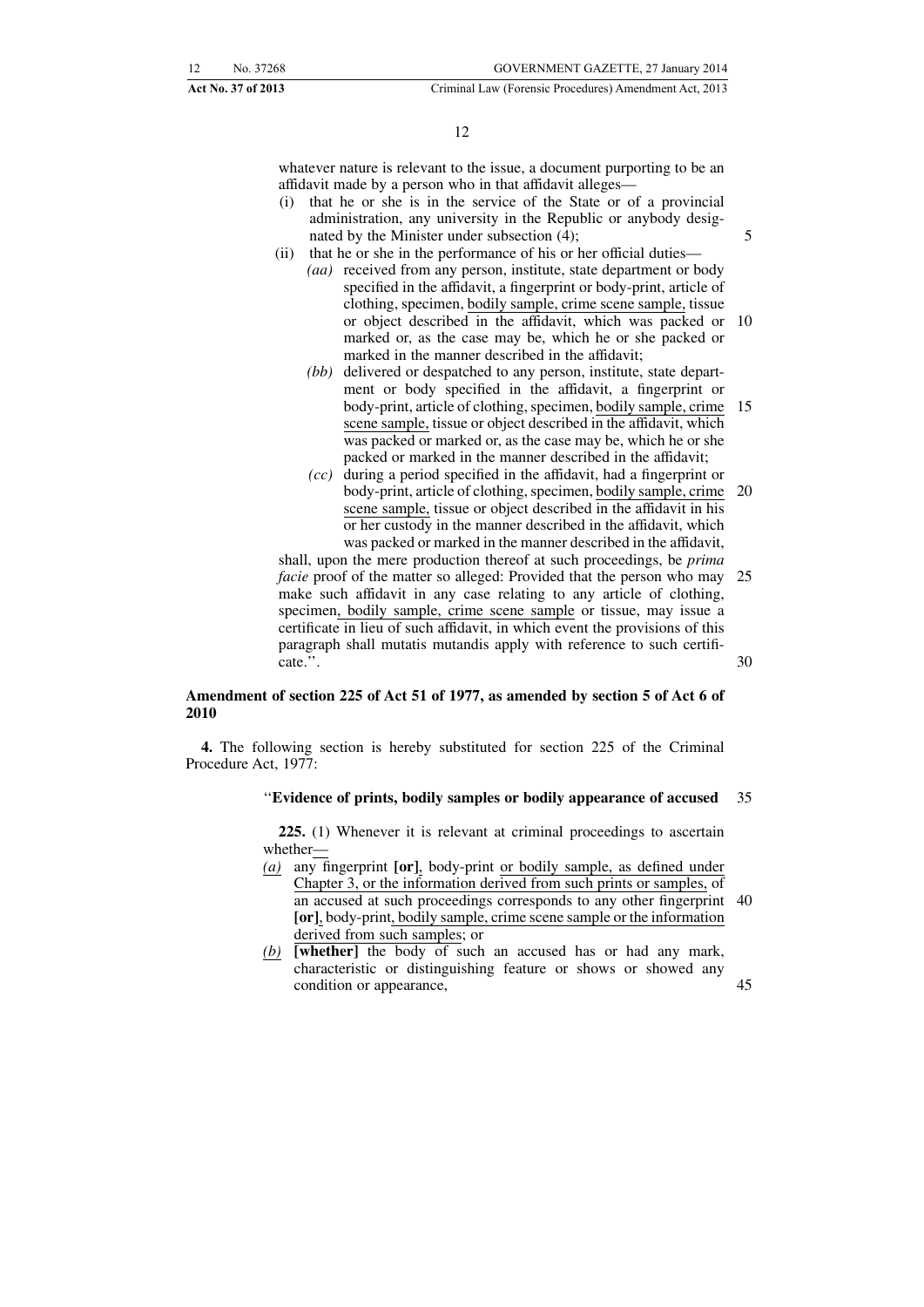#### 14

evidence of the fingerprints or body-prints of the accused or that the body of the accused has or had any mark, characteristic or distinguishing feature or shows or showed any condition or appearance, including evidence of the result of any blood test of the accused, shall be admissible at such proceedings.

(2) Such evidence shall not be inadmissible by reason only thereof that the fingerprint **[or]**, body-print, or bodily sample as defined in Chapter 3, in question was not taken or that the mark, characteristic, feature, condition or appearance in question was not ascertained in accordance with the provisions of sections 36A, 36B, 36C, 36D, 36E or 37, or that it was taken 10 or ascertained against the wish or the will of the accused concerned.''.

#### **Addition of Schedule 8 to Act 51 of 1977**

**5.** The following Schedule is hereby inserted in Act 51 of 1977:

#### **''Schedule 8**

#### **(Sections 36D and 36E)**

15

5

| Sedition.<br>Public violence.<br>Murder.<br>Any offence referred to in Part I or Part II of Schedule 1 to the Implementation of the<br>Rome Statute of the International Criminal Court Act, 2002 (Act No. 27 of 2002).<br>Culpable homicide.<br>Rape or compelled rape as contemplated in sections 3 and 4 of the Criminal Law (Sexual<br>Offences and Related Matters) Amendment Act, 2007, respectively.<br>Sexual assault, compelled sexual assault or compelled self-sexual assault as contem-<br>plated in section 5, 6 or 7 of the Criminal Law (Sexual Offences and Related Matters)<br>Amendment Act, 2007 (Act No. 32 of 2007), respectively.<br>Any sexual offence against a child or a person who is mentally disabled as contemplated<br>in Part 2 of Chapter 3 or the whole of Chapter 4 of the Criminal Law (Sexual Offences<br>and Related Matters) Amendment Act, 2007 (Act No. 32 of 2007), respectively.<br>Robbery.<br>Kidnapping.<br>Childstealing.<br>Assault, when a dangerous wound is inflicted.<br>Arson.<br>Breaking or entering any premises, whether under the common law or a statutory<br>provision, with intent to commit an offence.<br>Theft, whether under the common law or a statutory provision.<br>Escaping from lawful custody, where the person concerned is in such custody in respect<br>of any offence referred to in Schedule 1, or is in such custody in respect of the offence<br>of escaping from lawful custody.<br>Any $-$<br>offence under the Firearms Control Act, 2000 (Act No. 60 of 2000), which is<br>(a)<br>punishable with imprisonment for a period of five years or longer in terms of<br>the said Act;<br>offence under the Explosives Act, 2003 (Act No. 15 of 2003), which is<br>(b)<br>punishable with imprisonment for a period of five years or longer in terms of<br>the said Act;<br>Convention offence or specified offence as defined in section 1 of the<br>(c)<br>Protection of Constitutional Democracy against Terrorist and Related<br>Activities Act, 2004 (Act No. 33 of 2004); | Treason. |                                                                                 |  |
|---------------------------------------------------------------------------------------------------------------------------------------------------------------------------------------------------------------------------------------------------------------------------------------------------------------------------------------------------------------------------------------------------------------------------------------------------------------------------------------------------------------------------------------------------------------------------------------------------------------------------------------------------------------------------------------------------------------------------------------------------------------------------------------------------------------------------------------------------------------------------------------------------------------------------------------------------------------------------------------------------------------------------------------------------------------------------------------------------------------------------------------------------------------------------------------------------------------------------------------------------------------------------------------------------------------------------------------------------------------------------------------------------------------------------------------------------------------------------------------------------------------------------------------------------------------------------------------------------------------------------------------------------------------------------------------------------------------------------------------------------------------------------------------------------------------------------------------------------------------------------------------------------------------------------------------------------------------------------------------------------------------------------------------------------------------|----------|---------------------------------------------------------------------------------|--|
| 20<br>25                                                                                                                                                                                                                                                                                                                                                                                                                                                                                                                                                                                                                                                                                                                                                                                                                                                                                                                                                                                                                                                                                                                                                                                                                                                                                                                                                                                                                                                                                                                                                                                                                                                                                                                                                                                                                                                                                                                                                                                                                                                      |          |                                                                                 |  |
|                                                                                                                                                                                                                                                                                                                                                                                                                                                                                                                                                                                                                                                                                                                                                                                                                                                                                                                                                                                                                                                                                                                                                                                                                                                                                                                                                                                                                                                                                                                                                                                                                                                                                                                                                                                                                                                                                                                                                                                                                                                               |          |                                                                                 |  |
|                                                                                                                                                                                                                                                                                                                                                                                                                                                                                                                                                                                                                                                                                                                                                                                                                                                                                                                                                                                                                                                                                                                                                                                                                                                                                                                                                                                                                                                                                                                                                                                                                                                                                                                                                                                                                                                                                                                                                                                                                                                               |          |                                                                                 |  |
|                                                                                                                                                                                                                                                                                                                                                                                                                                                                                                                                                                                                                                                                                                                                                                                                                                                                                                                                                                                                                                                                                                                                                                                                                                                                                                                                                                                                                                                                                                                                                                                                                                                                                                                                                                                                                                                                                                                                                                                                                                                               |          |                                                                                 |  |
|                                                                                                                                                                                                                                                                                                                                                                                                                                                                                                                                                                                                                                                                                                                                                                                                                                                                                                                                                                                                                                                                                                                                                                                                                                                                                                                                                                                                                                                                                                                                                                                                                                                                                                                                                                                                                                                                                                                                                                                                                                                               |          |                                                                                 |  |
|                                                                                                                                                                                                                                                                                                                                                                                                                                                                                                                                                                                                                                                                                                                                                                                                                                                                                                                                                                                                                                                                                                                                                                                                                                                                                                                                                                                                                                                                                                                                                                                                                                                                                                                                                                                                                                                                                                                                                                                                                                                               |          |                                                                                 |  |
|                                                                                                                                                                                                                                                                                                                                                                                                                                                                                                                                                                                                                                                                                                                                                                                                                                                                                                                                                                                                                                                                                                                                                                                                                                                                                                                                                                                                                                                                                                                                                                                                                                                                                                                                                                                                                                                                                                                                                                                                                                                               |          |                                                                                 |  |
|                                                                                                                                                                                                                                                                                                                                                                                                                                                                                                                                                                                                                                                                                                                                                                                                                                                                                                                                                                                                                                                                                                                                                                                                                                                                                                                                                                                                                                                                                                                                                                                                                                                                                                                                                                                                                                                                                                                                                                                                                                                               |          |                                                                                 |  |
|                                                                                                                                                                                                                                                                                                                                                                                                                                                                                                                                                                                                                                                                                                                                                                                                                                                                                                                                                                                                                                                                                                                                                                                                                                                                                                                                                                                                                                                                                                                                                                                                                                                                                                                                                                                                                                                                                                                                                                                                                                                               |          |                                                                                 |  |
|                                                                                                                                                                                                                                                                                                                                                                                                                                                                                                                                                                                                                                                                                                                                                                                                                                                                                                                                                                                                                                                                                                                                                                                                                                                                                                                                                                                                                                                                                                                                                                                                                                                                                                                                                                                                                                                                                                                                                                                                                                                               |          |                                                                                 |  |
|                                                                                                                                                                                                                                                                                                                                                                                                                                                                                                                                                                                                                                                                                                                                                                                                                                                                                                                                                                                                                                                                                                                                                                                                                                                                                                                                                                                                                                                                                                                                                                                                                                                                                                                                                                                                                                                                                                                                                                                                                                                               |          |                                                                                 |  |
|                                                                                                                                                                                                                                                                                                                                                                                                                                                                                                                                                                                                                                                                                                                                                                                                                                                                                                                                                                                                                                                                                                                                                                                                                                                                                                                                                                                                                                                                                                                                                                                                                                                                                                                                                                                                                                                                                                                                                                                                                                                               |          |                                                                                 |  |
| 30<br>35<br>40<br>45<br>50                                                                                                                                                                                                                                                                                                                                                                                                                                                                                                                                                                                                                                                                                                                                                                                                                                                                                                                                                                                                                                                                                                                                                                                                                                                                                                                                                                                                                                                                                                                                                                                                                                                                                                                                                                                                                                                                                                                                                                                                                                    |          |                                                                                 |  |
|                                                                                                                                                                                                                                                                                                                                                                                                                                                                                                                                                                                                                                                                                                                                                                                                                                                                                                                                                                                                                                                                                                                                                                                                                                                                                                                                                                                                                                                                                                                                                                                                                                                                                                                                                                                                                                                                                                                                                                                                                                                               |          |                                                                                 |  |
|                                                                                                                                                                                                                                                                                                                                                                                                                                                                                                                                                                                                                                                                                                                                                                                                                                                                                                                                                                                                                                                                                                                                                                                                                                                                                                                                                                                                                                                                                                                                                                                                                                                                                                                                                                                                                                                                                                                                                                                                                                                               |          |                                                                                 |  |
|                                                                                                                                                                                                                                                                                                                                                                                                                                                                                                                                                                                                                                                                                                                                                                                                                                                                                                                                                                                                                                                                                                                                                                                                                                                                                                                                                                                                                                                                                                                                                                                                                                                                                                                                                                                                                                                                                                                                                                                                                                                               |          |                                                                                 |  |
|                                                                                                                                                                                                                                                                                                                                                                                                                                                                                                                                                                                                                                                                                                                                                                                                                                                                                                                                                                                                                                                                                                                                                                                                                                                                                                                                                                                                                                                                                                                                                                                                                                                                                                                                                                                                                                                                                                                                                                                                                                                               |          |                                                                                 |  |
|                                                                                                                                                                                                                                                                                                                                                                                                                                                                                                                                                                                                                                                                                                                                                                                                                                                                                                                                                                                                                                                                                                                                                                                                                                                                                                                                                                                                                                                                                                                                                                                                                                                                                                                                                                                                                                                                                                                                                                                                                                                               |          |                                                                                 |  |
|                                                                                                                                                                                                                                                                                                                                                                                                                                                                                                                                                                                                                                                                                                                                                                                                                                                                                                                                                                                                                                                                                                                                                                                                                                                                                                                                                                                                                                                                                                                                                                                                                                                                                                                                                                                                                                                                                                                                                                                                                                                               |          |                                                                                 |  |
|                                                                                                                                                                                                                                                                                                                                                                                                                                                                                                                                                                                                                                                                                                                                                                                                                                                                                                                                                                                                                                                                                                                                                                                                                                                                                                                                                                                                                                                                                                                                                                                                                                                                                                                                                                                                                                                                                                                                                                                                                                                               |          |                                                                                 |  |
|                                                                                                                                                                                                                                                                                                                                                                                                                                                                                                                                                                                                                                                                                                                                                                                                                                                                                                                                                                                                                                                                                                                                                                                                                                                                                                                                                                                                                                                                                                                                                                                                                                                                                                                                                                                                                                                                                                                                                                                                                                                               |          |                                                                                 |  |
|                                                                                                                                                                                                                                                                                                                                                                                                                                                                                                                                                                                                                                                                                                                                                                                                                                                                                                                                                                                                                                                                                                                                                                                                                                                                                                                                                                                                                                                                                                                                                                                                                                                                                                                                                                                                                                                                                                                                                                                                                                                               |          |                                                                                 |  |
|                                                                                                                                                                                                                                                                                                                                                                                                                                                                                                                                                                                                                                                                                                                                                                                                                                                                                                                                                                                                                                                                                                                                                                                                                                                                                                                                                                                                                                                                                                                                                                                                                                                                                                                                                                                                                                                                                                                                                                                                                                                               |          |                                                                                 |  |
|                                                                                                                                                                                                                                                                                                                                                                                                                                                                                                                                                                                                                                                                                                                                                                                                                                                                                                                                                                                                                                                                                                                                                                                                                                                                                                                                                                                                                                                                                                                                                                                                                                                                                                                                                                                                                                                                                                                                                                                                                                                               |          |                                                                                 |  |
|                                                                                                                                                                                                                                                                                                                                                                                                                                                                                                                                                                                                                                                                                                                                                                                                                                                                                                                                                                                                                                                                                                                                                                                                                                                                                                                                                                                                                                                                                                                                                                                                                                                                                                                                                                                                                                                                                                                                                                                                                                                               |          |                                                                                 |  |
|                                                                                                                                                                                                                                                                                                                                                                                                                                                                                                                                                                                                                                                                                                                                                                                                                                                                                                                                                                                                                                                                                                                                                                                                                                                                                                                                                                                                                                                                                                                                                                                                                                                                                                                                                                                                                                                                                                                                                                                                                                                               |          |                                                                                 |  |
|                                                                                                                                                                                                                                                                                                                                                                                                                                                                                                                                                                                                                                                                                                                                                                                                                                                                                                                                                                                                                                                                                                                                                                                                                                                                                                                                                                                                                                                                                                                                                                                                                                                                                                                                                                                                                                                                                                                                                                                                                                                               |          |                                                                                 |  |
|                                                                                                                                                                                                                                                                                                                                                                                                                                                                                                                                                                                                                                                                                                                                                                                                                                                                                                                                                                                                                                                                                                                                                                                                                                                                                                                                                                                                                                                                                                                                                                                                                                                                                                                                                                                                                                                                                                                                                                                                                                                               |          |                                                                                 |  |
|                                                                                                                                                                                                                                                                                                                                                                                                                                                                                                                                                                                                                                                                                                                                                                                                                                                                                                                                                                                                                                                                                                                                                                                                                                                                                                                                                                                                                                                                                                                                                                                                                                                                                                                                                                                                                                                                                                                                                                                                                                                               |          |                                                                                 |  |
|                                                                                                                                                                                                                                                                                                                                                                                                                                                                                                                                                                                                                                                                                                                                                                                                                                                                                                                                                                                                                                                                                                                                                                                                                                                                                                                                                                                                                                                                                                                                                                                                                                                                                                                                                                                                                                                                                                                                                                                                                                                               |          |                                                                                 |  |
|                                                                                                                                                                                                                                                                                                                                                                                                                                                                                                                                                                                                                                                                                                                                                                                                                                                                                                                                                                                                                                                                                                                                                                                                                                                                                                                                                                                                                                                                                                                                                                                                                                                                                                                                                                                                                                                                                                                                                                                                                                                               |          |                                                                                 |  |
|                                                                                                                                                                                                                                                                                                                                                                                                                                                                                                                                                                                                                                                                                                                                                                                                                                                                                                                                                                                                                                                                                                                                                                                                                                                                                                                                                                                                                                                                                                                                                                                                                                                                                                                                                                                                                                                                                                                                                                                                                                                               |          |                                                                                 |  |
|                                                                                                                                                                                                                                                                                                                                                                                                                                                                                                                                                                                                                                                                                                                                                                                                                                                                                                                                                                                                                                                                                                                                                                                                                                                                                                                                                                                                                                                                                                                                                                                                                                                                                                                                                                                                                                                                                                                                                                                                                                                               |          |                                                                                 |  |
|                                                                                                                                                                                                                                                                                                                                                                                                                                                                                                                                                                                                                                                                                                                                                                                                                                                                                                                                                                                                                                                                                                                                                                                                                                                                                                                                                                                                                                                                                                                                                                                                                                                                                                                                                                                                                                                                                                                                                                                                                                                               |          |                                                                                 |  |
|                                                                                                                                                                                                                                                                                                                                                                                                                                                                                                                                                                                                                                                                                                                                                                                                                                                                                                                                                                                                                                                                                                                                                                                                                                                                                                                                                                                                                                                                                                                                                                                                                                                                                                                                                                                                                                                                                                                                                                                                                                                               |          |                                                                                 |  |
|                                                                                                                                                                                                                                                                                                                                                                                                                                                                                                                                                                                                                                                                                                                                                                                                                                                                                                                                                                                                                                                                                                                                                                                                                                                                                                                                                                                                                                                                                                                                                                                                                                                                                                                                                                                                                                                                                                                                                                                                                                                               | (d)      | offence of trafficking in persons as defined in section 1 of the Prevention and |  |
| Combating of Trafficking in Persons Act, 2013 (Act No. 7 of 2013); or                                                                                                                                                                                                                                                                                                                                                                                                                                                                                                                                                                                                                                                                                                                                                                                                                                                                                                                                                                                                                                                                                                                                                                                                                                                                                                                                                                                                                                                                                                                                                                                                                                                                                                                                                                                                                                                                                                                                                                                         |          |                                                                                 |  |
| offence of torture as defined in the Prevention and Combating of Torture of<br>(e)                                                                                                                                                                                                                                                                                                                                                                                                                                                                                                                                                                                                                                                                                                                                                                                                                                                                                                                                                                                                                                                                                                                                                                                                                                                                                                                                                                                                                                                                                                                                                                                                                                                                                                                                                                                                                                                                                                                                                                            |          |                                                                                 |  |
| 55<br>Persons Act, 2013 (Act No. 13 of 2013).                                                                                                                                                                                                                                                                                                                                                                                                                                                                                                                                                                                                                                                                                                                                                                                                                                                                                                                                                                                                                                                                                                                                                                                                                                                                                                                                                                                                                                                                                                                                                                                                                                                                                                                                                                                                                                                                                                                                                                                                                 |          |                                                                                 |  |
| Any conspiracy, incitement or attempt to commit any offence referred to in this                                                                                                                                                                                                                                                                                                                                                                                                                                                                                                                                                                                                                                                                                                                                                                                                                                                                                                                                                                                                                                                                                                                                                                                                                                                                                                                                                                                                                                                                                                                                                                                                                                                                                                                                                                                                                                                                                                                                                                               |          |                                                                                 |  |

Any conspiracy, incitement or attempt to commit any offence referred to in this Schedule.''.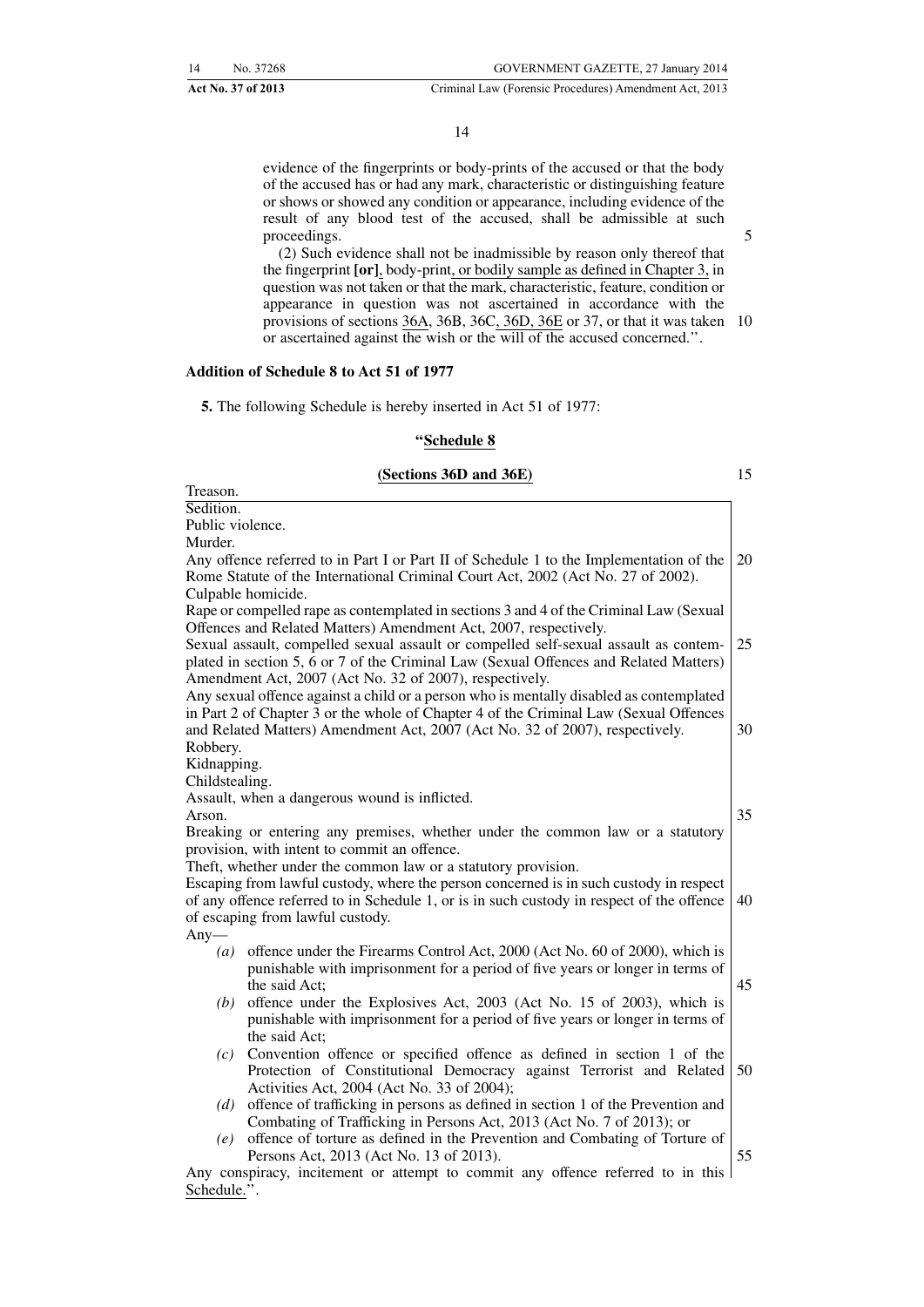**Insertion of Chapter 5B in Act 68 of 1995, as amended by Act 41 of 1997, Act 47 of 1997, Act 83 of 1998, Act 40 of 2002 and Act 6 of 2010**

**6.** The following Chapter is hereby inserted in the South African Police Service Act, 1995, after section 15D:

#### ''**CHAPTER 5B**

5

10

#### **ESTABLISHMENT, ADMINISTRATION AND MAINTENANCE OF NATIONAL FORENSIC DNA DATABASE OF SOUTH AFRICA**

#### **Interpretation**

**15E.** For the purposes of this Chapter, unless the context indicates otherwise—

- *(a)* **'authorised officer'** means the police officer commanding the Division responsible for forensic services within the Service or his or her delegate;
- *(b)* **'authorised person'**, with reference to buccal samples, means a police official or a member of the Independent Police Investigative Directorate, referred to in the Independent Police Investigative Directorate Act, who is not the crime scene examiner of the particular case and who has successfully completed the training prescribed by the Minister of Health under the National Health Act, in respect of the taking of a buccal sample; 15 20
- *(c)* **'Board'** means the National Forensic Oversight and Ethics Board established under section 15V;
- *(d)* **'bodily sample'** means an intimate or buccal sample taken from a person;
- *(e)* **'buccal sample'** means a sample of cellular material taken from the inside of a person's mouth; 25
- *(f)* **'child'** means a person under the age of 18 years;
- *(g)* **'comparative search'** means the comparing by the authorised officer of forensic DNA profiles derived from bodily samples, taken under any power conferred by Chapter 3 of the Criminal Procedure Act, against forensic DNA profiles contained in the different indices of the NFDD referred to in this Chapter; 30
- *(h)* **'crime scene sample'** means physical evidence which is retrieved from the crime scene or any other place where evidence of the crime may be found, and may include physical evidence collected from the body of a person, including a sample taken from a nail or from under the nail of a person; 35
- *(i)* **'Criminal Procedure Act'** means the Criminal Procedure Act, 1977 (Act No. 51 of 1977);
- *(j)* **'DNA'** means deoxyribonucleic acid which is a bio-chemical molecule found in the cells and that makes each species unique; 40
- *(k)* **'Executive Director'** means the person appointed in terms of section 6 of the Independent Police Investigative Directorate Act;
- *(l)* **'forensic DNA analysis'** means the analysis of sections of the DNA of a bodily sample or crime scene sample to determine the forensic DNA profile: Provided that it does not relate to any analysis pertaining to medical tests or for health purposes or mental characteristic of a person or to determine any physical information of the person other than the sex of that person; 45
- *(m)* **'forensic DNA profile'** means the results obtained from forensic DNA analysis on bodily samples taken from a person or a crime scene, providing a unique string of alpha numeric characters to provide identity reference: Provided that it does not contain any information on the health or medical condition or any information on the predisposition or physical information of that person other than the sex of that person; 50 55
- *(n)* **'Independent Police Investigative Directorate Act'** means the Independent Police Investigative Directorate Act, 2011 (Act No. 1 of 2011);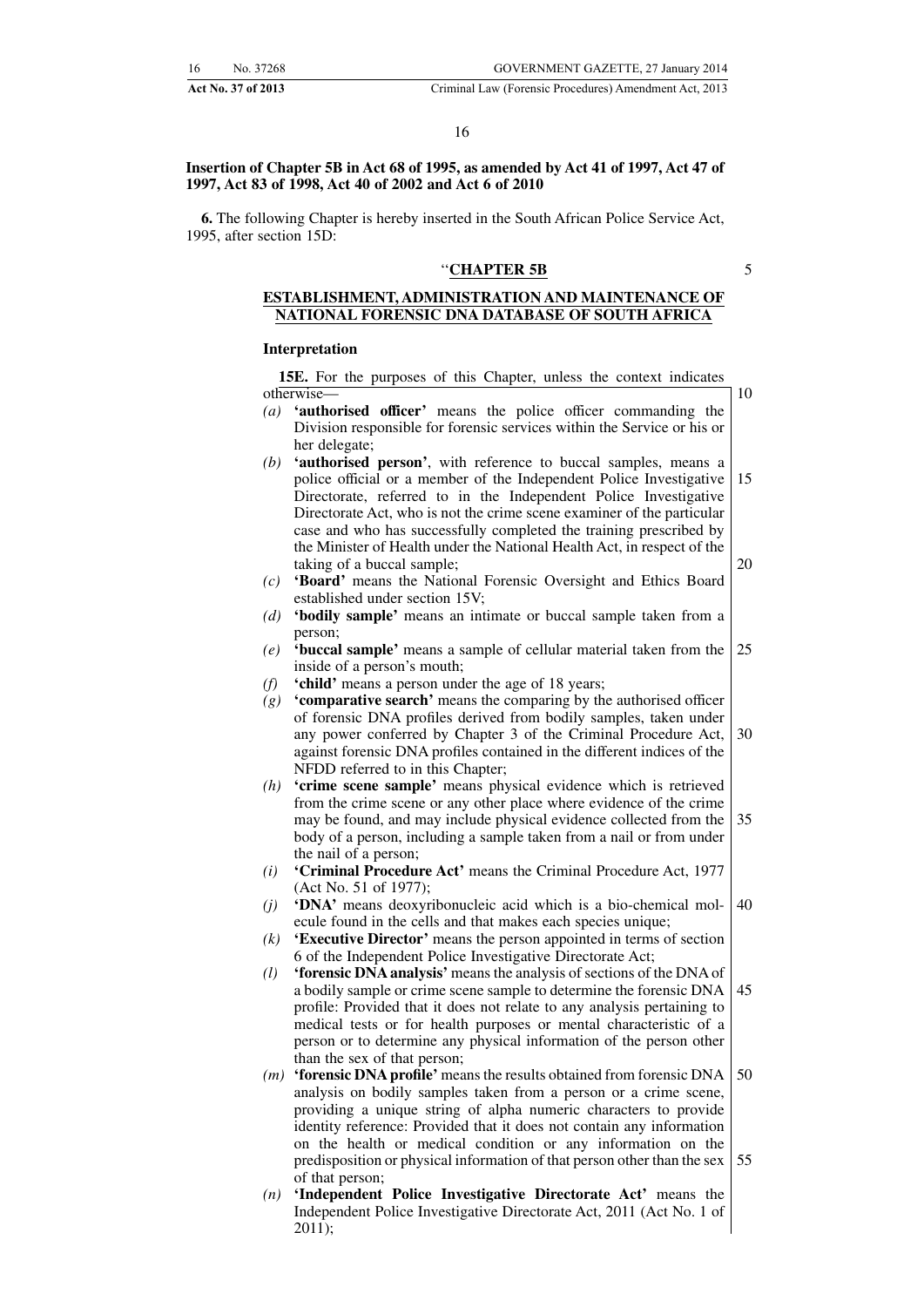15

- *(o)* **'intimate sample'** means a sample of blood or pubic hair or a sample taken from the genitals or anal orifice area of the body of a person, excluding a buccal sample;
- *(p)* **'National Health Act'** means the National Health Act, 2003 (Act No. 61 of 2003); and
- *(q)* **'NFDD'** means the National Forensic DNA Database of South Africa, established in terms of section 15G.

#### **Objective of Chapter**

**15F.** The objective of this Chapter is to establish and maintain a national forensic DNA database in order to perform comparative searches for the following purposes: 10

- *(a)* To serve as a criminal investigative tool in the fight against crime;
- *(b)* to identify persons who might have been involved in the commission of offences, including those committed before the coming into operation of this Chapter;
- *(c)* to prove the innocence or guilt of an accused person in the defence or prosecution of that person;
- *(d)* to exonerate a person convicted of an offence; or
- *(e)* to assist with the identification of missing persons or unidentified human remains. 20

#### **Establishment of national forensic DNA database**

| <b>15G.</b> (1) A national forensic DNA database within the Service, to be              |    |
|-----------------------------------------------------------------------------------------|----|
| known as the National Forensic DNA Database of South Africa (NFDD), is                  |    |
| hereby established.                                                                     |    |
| (2) The authorised officer, as the custodian of the NFDD, must ensure                   | 25 |
| that the-                                                                               |    |
| (a) analysis, custody and disposal of DNA samples at a forensic DNA                     |    |
| analysis laboratory; and                                                                |    |
| administration and maintenance of the NFDD,<br>(b)                                      |    |
| are managed independently of each other.                                                | 30 |
| (3) The NFDD must consist of the following indices which contain                        |    |
| forensic DNA profiles:                                                                  |    |
| A Crime Scene Index;<br>$\left(a\right)$                                                |    |
| $(b)$ an Arrestee Index;                                                                |    |
| a Convicted Offender Index;<br>(c)                                                      | 35 |
| $(d)$ an Investigative Index;                                                           |    |
| $(e)$ an Elimination Index; and                                                         |    |
| a Missing Persons and Unidentified Human Remains Index.<br>(f)                          |    |
| (4) Sub-indices for children must be created under the relevant indices                 |    |
| referred to in subsection (3).                                                          | 40 |
| (5) The indices must not contain the following information:                             |    |
| (a) The appearance of the person, other than indicating the sex of that                 |    |
| person;                                                                                 |    |
| medical information of the person;<br>(b)                                               |    |
| historical information relating to the person; and<br>(c)                               | 45 |
| behavioural information of the person.<br>(d)                                           |    |
| (6) Nothing in this Chapter affects the use and storage of such forensic                |    |
| DNA profiles derived from samples taken in accordance with this Act for-                |    |
| comparative searches against forensic DNA profiles derived prior to<br>$\left(a\right)$ |    |
| the coming into operation of this Chapter; and                                          | 50 |
| the use of the results of the comparative searches as evidence in a court  <br>(b)      |    |
| of law.                                                                                 |    |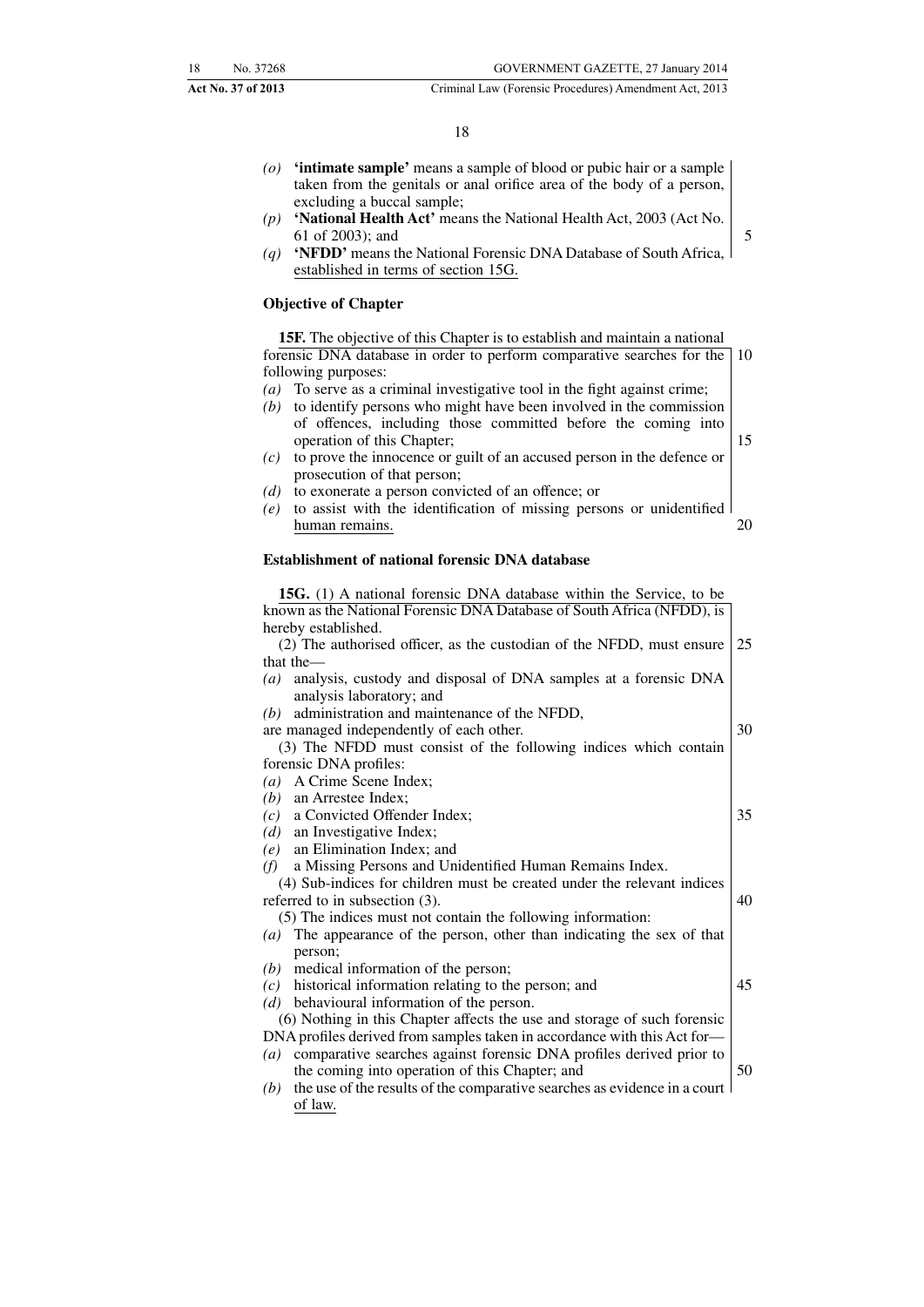#### 20

#### **Crime Scene Index**

**15H.** (1) The Crime Scene Index must contain the relevant forensic DNA profiles derived by means of forensic DNA analysis, from samples that are found and collected, including at a crime scene—

- *(a)* at any place where an offence was or is reasonably suspected of having been committed; 5
- *(b)* on or in the body of the victim or suspect which may be used to identify DNA left by that person who was in contact with that person during the commission of the offence; or
- *(c)* on anything worn or carried by the victim or suspect at the time when an offence was, or is reasonably suspected of having been committed. 10

(2) The authorised officer must ensure the safe and secure storage of crime scene samples, which samples must be kept indefinitely.

#### **Arrestee Index**

**15I.** (1) The Arrestee Index must contain forensic DNA profiles, derived 15 by means of forensic DNA analysis, from a bodily sample taken under any power conferred by Chapter 3 of the Criminal Procedure Act where an arrestee's forensic DNA profile does not form part of any other Index.

(2) The forensic DNA profile in the Arrestee Index must be removed by the authorised officer immediately upon application, in the prescribed manner, when a— 20

*(a)* child is diverted in accordance with Chapter 8 of the Child Justice Act, 2008 (Act No. 75 of 2008);

*(b)* decision was made not to prosecute a person;

*(c)* person is discharged at a preparatory examination; or

*(d)* person is acquitted at his or her trial:

Provided that there is no other outstanding criminal investigation against the person.

(3) The application referred to in subsection (2) must be submitted to the authorised officer and a copy thereof provided to the Board.

(4) If no application for removal of a forensic DNA profile, contemplated in subsection (2) is received, the profile of the relevant person must be removed immediately after the authorised officer has been notified in accordance with subsection (5) or (6), but may not be retained for longer than—

*(a)* three years, in the case of an adult; or

*(b)* twelve months, in the case of a child.

(5) The Clerk of the Court or Registrar of the High Court must notify the authorised officer of an acquittal, conviction, setting aside or finding of a preliminary investigation within 60 days from the date of the verdict or outcome of the matter. 40

(6) In respect of a decision not to prosecute or the diversion of a child in accordance with Chapter 8 of the Child Justice Act, the prosecutor who made the decision must notify the authorised officer within 60 days from the date of the decision.

(7) If an application contemplated in subsection (2) is received by the authorised officer before a notification referred to in subsection (5) or (6) has been received, the authorised officer must enquire from the relevant authority in that regard.

(8) The authorised officer must notify the relevant person referred to in subsection (2) of the removal of his or her forensic DNA profile from the Arrestee Index. 50

(9) The authorised officer must inform the Board quarterly of any removal of a forensic DNA profile from the Arrestee Index in terms of subsections (2) and (4). 55

30

25

- 
- 45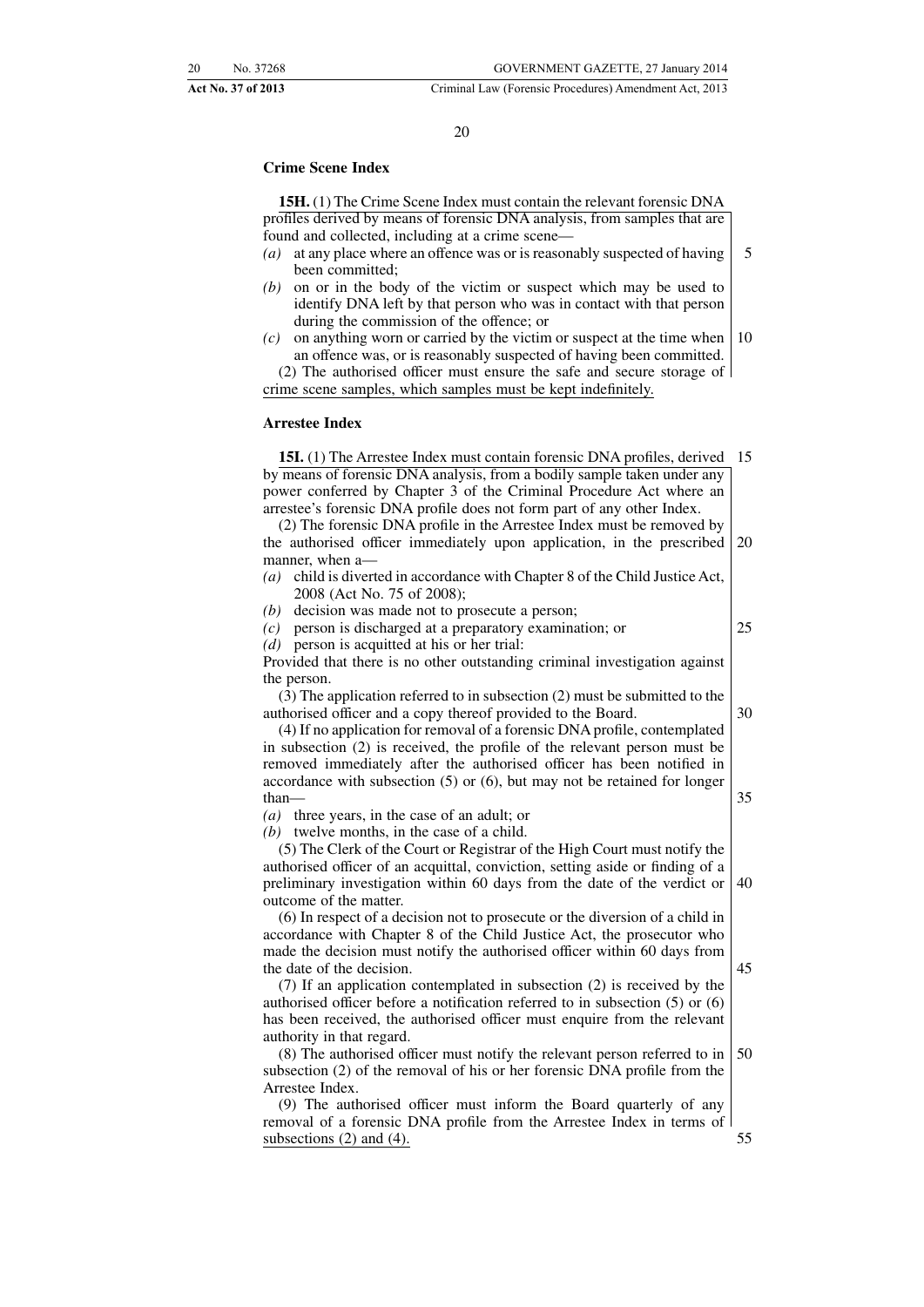#### 22

#### **Convicted Offender Index**

**15J.** (1) The Convicted Offender Index must contain forensic DNA profiles, derived by means of forensic DNA analysis, from a bodily sample—

- *(a)* that was entered into the Arrestee Index, but an arrestee has subsequent to the entering of his or her forensic DNA profile on the Arrestee Index been convicted of an offence; or 5
- *(b)* that was taken from a person convicted of an offence either before or after the coming into operation of this Chapter.

(2) Upon the conviction of a child, the child's forensic DNA profile must be retained on a database referred to in this Chapter, subject to the provisions relating to expungement of a conviction or sentence of a child as provided for in section 87 of the Child Justice Act, 2008 (Act No. 75 of 2008). 10

(3) The forensic DNA profile in the Convicted Offender Index must be removed by the authorised officer immediately upon application in the prescribed manner when— 15

*(a)* a person's conviction is set aside on appeal or review; or

*(b)* the relevant notice in terms of section 15I(5) has been received:

Provided that section 15I(4),  $(7)$ ,  $(8)$  and  $(9)$  are applicable with the necessary changes to the removal of forensic DNA profiles from the Convicted Offender Index. 20

(4) The forensic DNA profile of a convicted offender who has been pardoned in terms of section 84(2)(j) of the Constitution of the Republic of South Africa, 1996, or whose criminal record has been expunged in terms of sections 271B to 271D of the Criminal Procedure Act, must be removed by the authorised officer from the Convicted Offender Index within three years of being notified of the pardon or expungement by the Director-General: Justice and Constitutional Development. 25

(5) In the case of a child, the forensic DNA profile on the Convicted Offender Index must be removed within 12 months if no application for expungement referred to in subsection (2), or pardon, referred to in subsection (3) has been received from or on behalf of such child. 30

(6) Subject to subsections (2), (3), (4) and (5) the forensic DNA profiles in the Convicted Offender Index must be stored on the NFDD and be 35 retained indefinitely.

#### **Investigative Index**

**15K.** (1) *(a)* An Investigative Index must contain forensic DNA profiles, derived by means of forensic DNA analysis from a bodily sample taken from a person with his or her informed consent or authorised in accordance with section 36E(2) of the Criminal Procedure Act. 40

*(b)* If the person referred to in paragraph *(a)* is a child, the sample may be taken with the informed consent of the child's parent or guardian.

(2) For the purposes of this section, 'informed consent' means that the person consents, in writing, to the taking of a buccal sample, after a police official has informed him or her— 45

- *(a)* of the manner in which the buccal sample will be taken;
- *(b)* that he or she is under no obligation to give a buccal sample;
- *(c)* that the sample or the forensic DNA profile derived from it may produce evidence that might be used in a court of law;
- *(d)* that the buccal sample taken under this section, and the forensic DNA profile derived from it, may only be used for purposes referred to in section 15F; and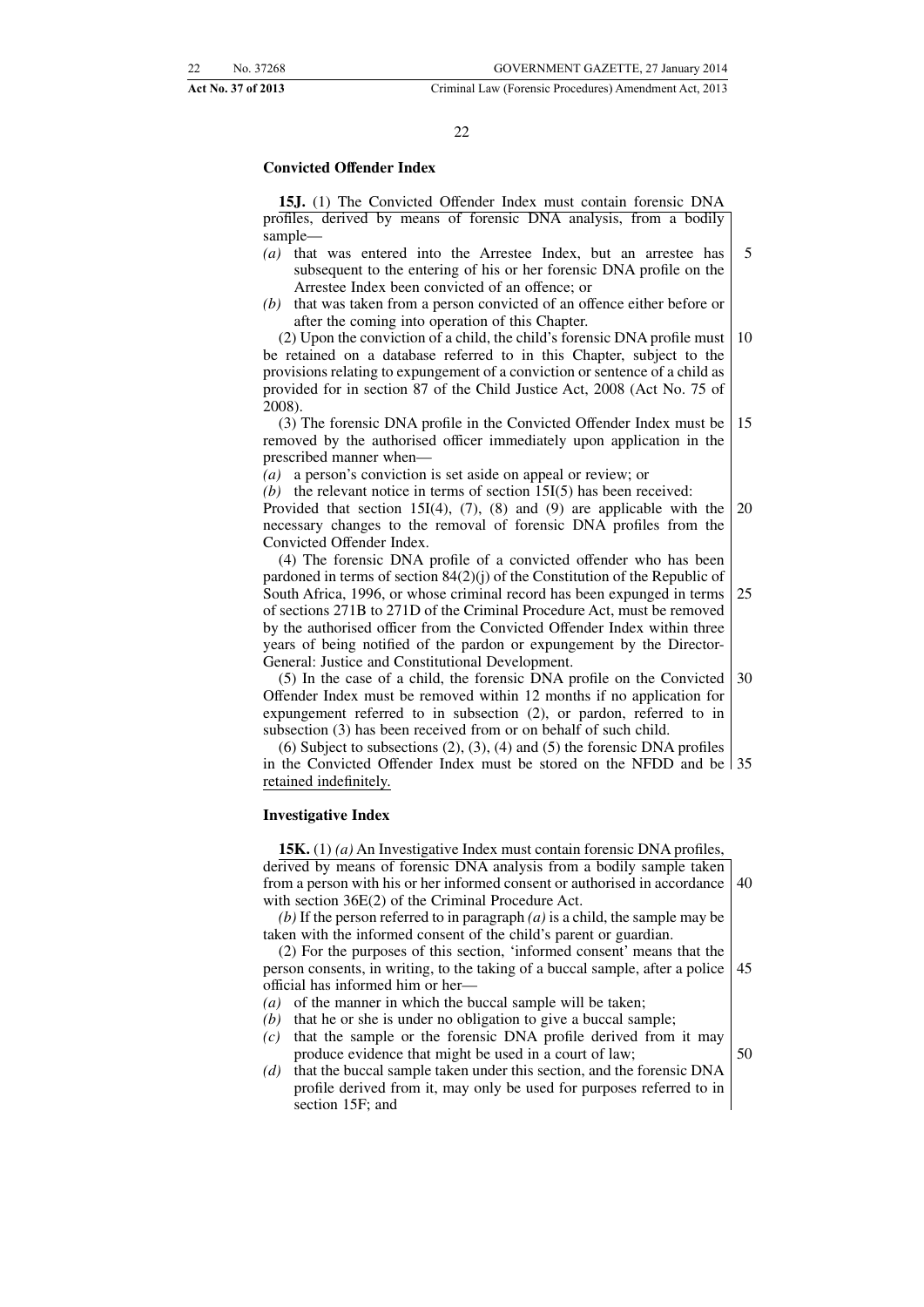- *(e)* that any profile derived from a sample taken under this section will be removed and that the person will be notified within three months after the authorised officer is notified that the case is finalised.
	- (3) A profile in the Investigative Index must—
- *(a)* be stored on the NFDD; and
- *(b)* be removed within three months after the authorised officer is notified that the case is finalised and the relevant person must be notified, within the same period of such removal.

#### **Elimination Index**

**15L.** (1) The Elimination Index must contain forensic DNA profiles, derived by means of forensic DNA analysis, from a buccal sample taken from— 10

- *(a)* a police official, or any other person, who as part of his or her official duties attends or processes a crime scene;
- *(b)* a police official or any other person, who may be handling or processing or examining crime scene samples or bodily samples under this Chapter; 15
- *(c)* any person directly involved in the servicing or calibration of equipment or in laboratories used in the forensic DNA analysis process;
- *(d)* any person who enters an examination area in a forensic DNA laboratory, or processes, handles or examines crime scene samples or bodily samples, under this Chapter; and
- *(e)* where possible, any person directly involved in the manufacturing of consumables, equipment, utensils or reagents.
- 25

20

5

(2) From the commencement of this Chapter, all new recruits to the Service must be required to submit a buccal sample for purposes of forensic DNA profiles derived therefrom to be included in the Elimination Index.

(3) The forensic DNA profiles in the Elimination Index must be stored on the NFDD and be retained, unless the profile has been migrated to another Index or is no longer required. 30

(4) A person referred to in subsection (1) may apply, in the prescribed manner, to have his or her profile removed from the Elimination Index when it is no longer required.

(5) Nothing in this section prohibits the forensic DNA profile derived from a sample taken from any person mentioned in subsection (1) or (2) to be subjected to a comparative search for purposes referred to in section 15F. 35

#### **Missing Persons and Unidentified Human Remains Index**

**15M.** (1) The Missing Persons and Unidentified Human Remains Index must contain forensic DNA profiles, derived by means of forensic DNA analysis, from— 40

- *(a)* any bodily sample of a missing or unidentified person; or
- *(b)* any bodily sample or crime scene sample taken from unidentified human remains.

(2) Familial searches may be conducted in respect of forensic DNA profiles referred to in subsection (1). 45

(3) Forensic DNA profiles referred to in subsection (1) must be stored until the purpose for which they have been stored have been achieved, and must then be removed.

(4) A request to conduct a familial search must be submitted to the authorised officer and a copy thereof provided to the Board. 50

(5) The Board must be notified of any request for the use of familial searches and the outcome thereof.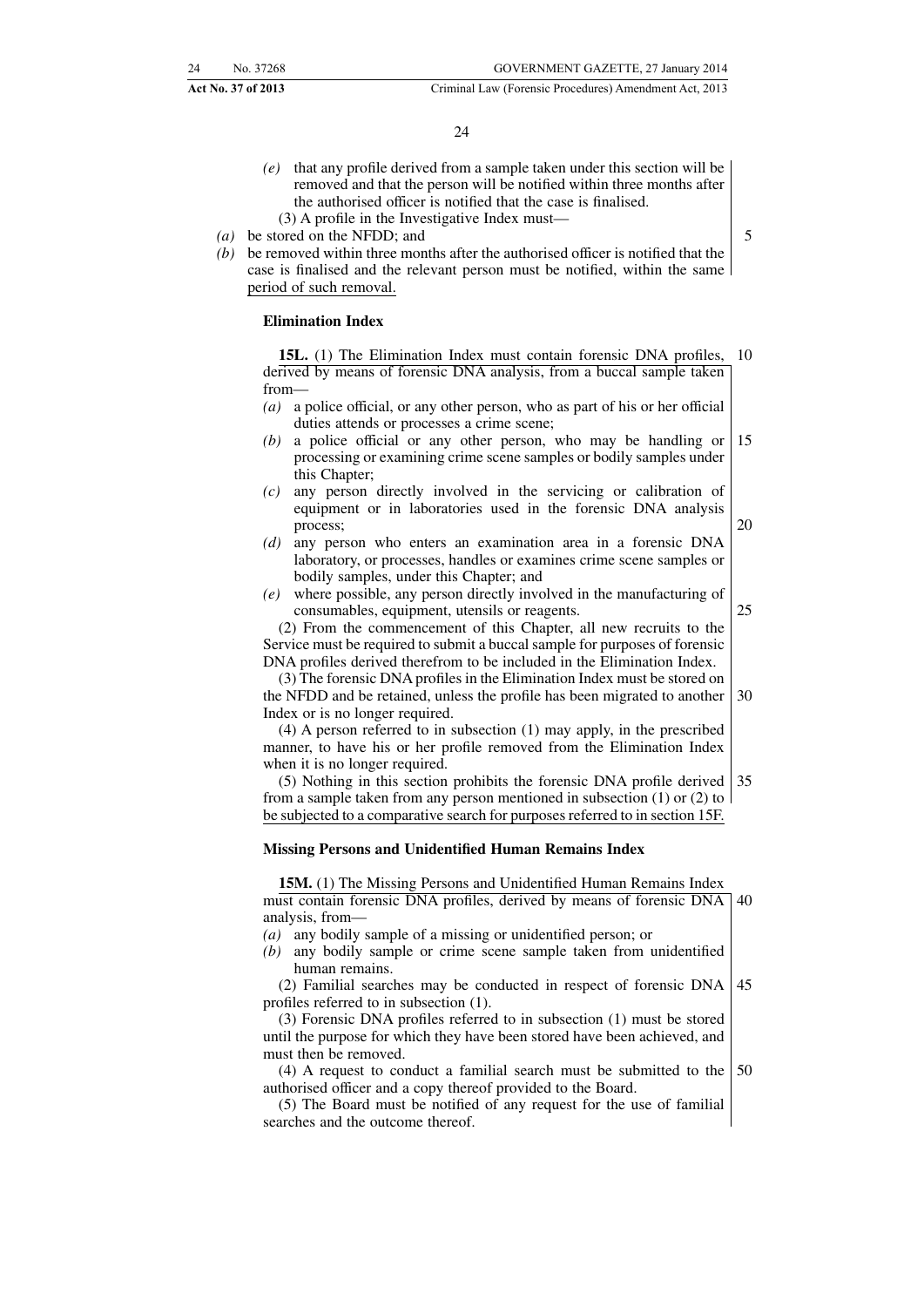26

(6) The Minister must ensure that a policy relating to familial searches is developed.

(7) *(a)* For the purposes of this section, **'familial searches'** means a technique whereby a forensic DNA profile derived from a sample— (i) of a missing person; or

(ii) obtained from a family member of a missing person,

is deliberately searched against the Missing Persons and Unidentified Human Remains Index and the Crime Scene Index of the NFDD to obtain a list of forensic DNA profiles that are almost similar to the forensic DNA profile derived from a sample referred to in subparagraph (i) or (ii).

*(b)* The Service may use the results of the familial searches referred to in paragraph *(a)* as an investigative lead, by a specially trained police official,  $t_0$ 

(i) interview family members of the near matches; or (ii) identify unidentified human remains.

15

10

5

*(c)* The results of familial searches must be dealt with in a sensitive manner.

#### **Comparative forensic DNA search and communication of information**

**15N.** (1) The authorised officer must perform comparative searches on forensic DNA profiles that are entered onto the NFDD for the purposes referred to in section 15F, and communicate the outcome of the comparative search as contemplated in subsection (2). (2) No person may disclose any information which he or she had 20

obtained in the exercise of any powers or the performance of any duties in terms of this Chapter, except—

- *(a)* to a person who of necessity requires it for the performance of his or her functions in terms of this Chapter or any other Act or as provided for in section 15O;
- *(b)* if he or she is a person who of necessity supplies it in the performance of his or her functions in terms of this Act or any other Act;
- *(c)* in respect of information which is required in terms of any law or as evidence in any court of law;
- *(d)* to any competent authority which requires it for the institution of any criminal proceedings, including a preliminary investigation or an inquest:
- *(e)* to an accused person, or where the person is a child to his or her parent or guardian, or his or her legal representative, for criminal defence purposes; or
- *(f)* to a person convicted of an offence, or his or her legal representative, for exoneration purposes. 40

#### **Foreign and international law enforcement agencies**

**15O.** (1) The authorised officer may, subject to the provisions of this Act and any other applicable law, upon receipt of a forensic DNA profile from a foreign state or a recognised international law enforcement organisation, court or tribunal, compare the forensic DNA profile with any of the Indices in the NFDD, except the Investigative Index, for the purposes set out in section 15F. 45

(2) The authorised officer may for the purposes referred to in section 15F, communicate a forensic DNA profile contained in the Crime Scene Index and the Missing Persons and Unidentified Human Remains Index to a foreign state or a recognised international law enforcement organisation, court or tribunal. 50

(3) Subsections (1) and (2) may only be utilised for investigative purposes and should forensic DNA results be required for purposes of evidence in a court of law, the processes referred to in the International 55

30

- 
- 35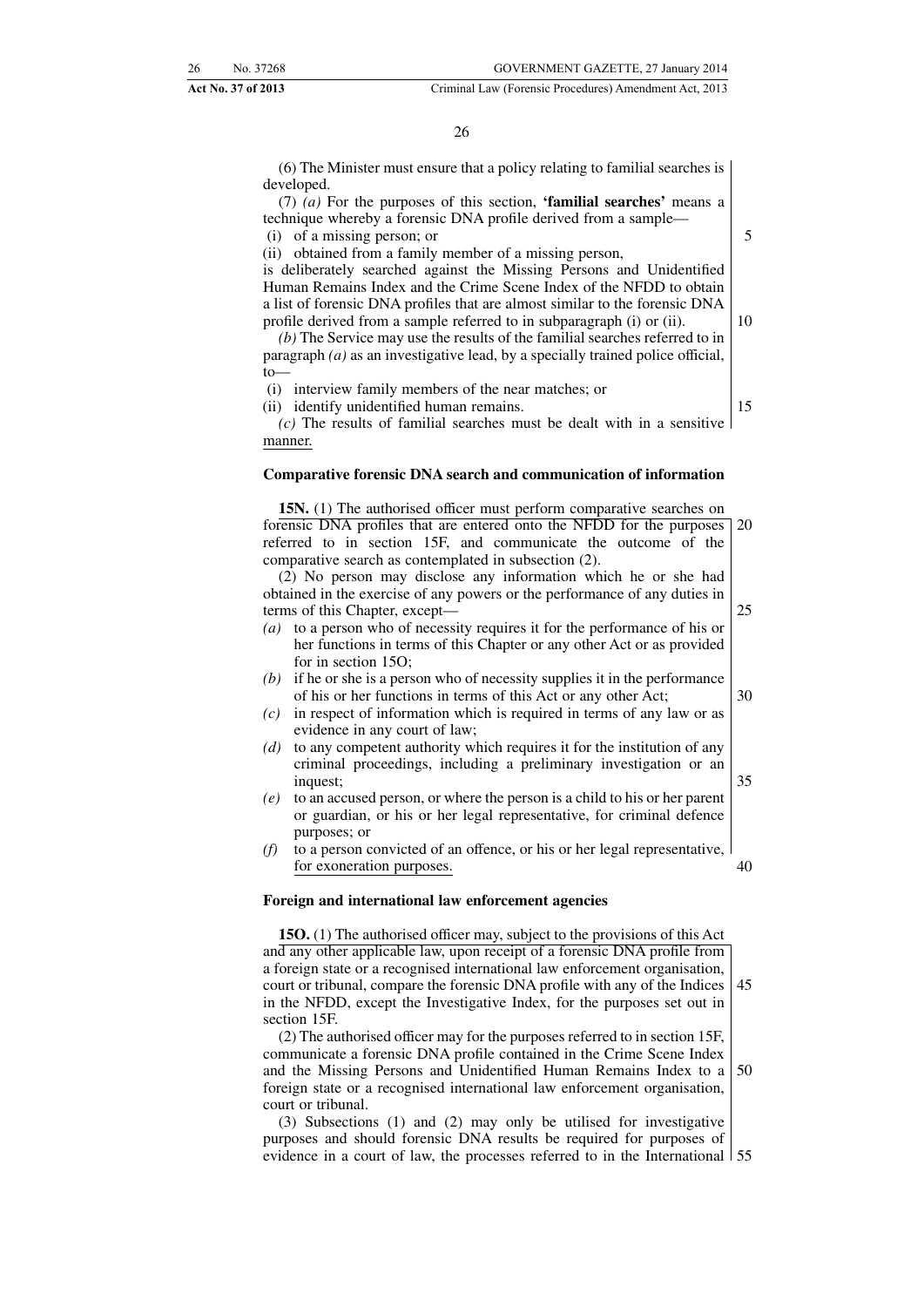20

#### **Act No. 37 of 2013** Criminal Law (Forensic Procedures) Amendment Act, 2013

 $28$ 

Cooperation in Criminal Matters Act, 1998 (Act No. 75 of 1996), must be utilised.

(4) The communication of the outcome of the comparative search contemplated in subsection (1) or the profile contemplated in subsection (2) may only be done subject to the international obligations of the Republic.

(5) Any request in terms of this section and the outcome thereof must be reported to the Board.

#### **Compliance with Quality Management System**

**15P.** (1) The authorised officer must develop and recommend standards for quality management, including standards for testing the proficiency of forensic science laboratories and forensic analysts conducting forensic DNA analysis. 10

(2) The standards referred to in subsection (1) must—

- *(a)* comply with the South African National Accreditation System established under section 3 of the Accreditation for Conformity Assessment, Calibration and Good Laboratory Practice Act, 2006 (Act No. 19 of 2006), and standards set by the International Organization for Standardization; 15
- *(b)* specify criteria for quality management and proficiency tests applied to the various types of forensic DNA analysis; and
- *(c)* include a system for grading proficiency testing performance to determine whether a laboratory or forensic analyst is performing acceptably.

#### **Analysis, retention, storage, destruction and disposal of samples**

**15Q.** (1) Bodily samples and crime scene samples received at the forensic laboratory must be analysed and loaded on the NFDD within 30 days, unless there is a compelling reason in terms of priorities why such samples cannot be analysed and loaded within that period. 25

(2) The authorised officer must report to the Board any compelling reason contemplated in subsection (1) when it occurs. 30

(3) If a sample is not analysed within the period referred to in subsection (1) such non-compliance will not have any effect on the investigation or prosecution concerned.

(4) The authorised officer must institute disciplinary action for any failure to analyse and load the samples on the NFDD within the period referred to in subsection (1) without a compelling reason. 35

(5) Any bodily sample taken from a person from the commencement of this Chapter and which is not a crime scene sample must be destroyed and disposed of within three months after a forensic DNA profile is obtained and loaded on the NFDD.

(6) Records of the destruction of bodily samples must be kept by the authorised officer in the prescribed manner and must be reported to the Board annually.

#### **Infrastructure**

**15R.** The National Commissioner or his or her delegate must acquire and 45 maintain adequate information technology infrastructure and systems to support the efficient analysis of DNA samples, the performance of comparative searches against the NFDD and the administrative maintenance of the NFDD.

#### **Offences and penalties**

**15S.** (1) Any person who, with regard to any bodily sample, crime scene sample or a forensic DNA profile derived therefrom-

50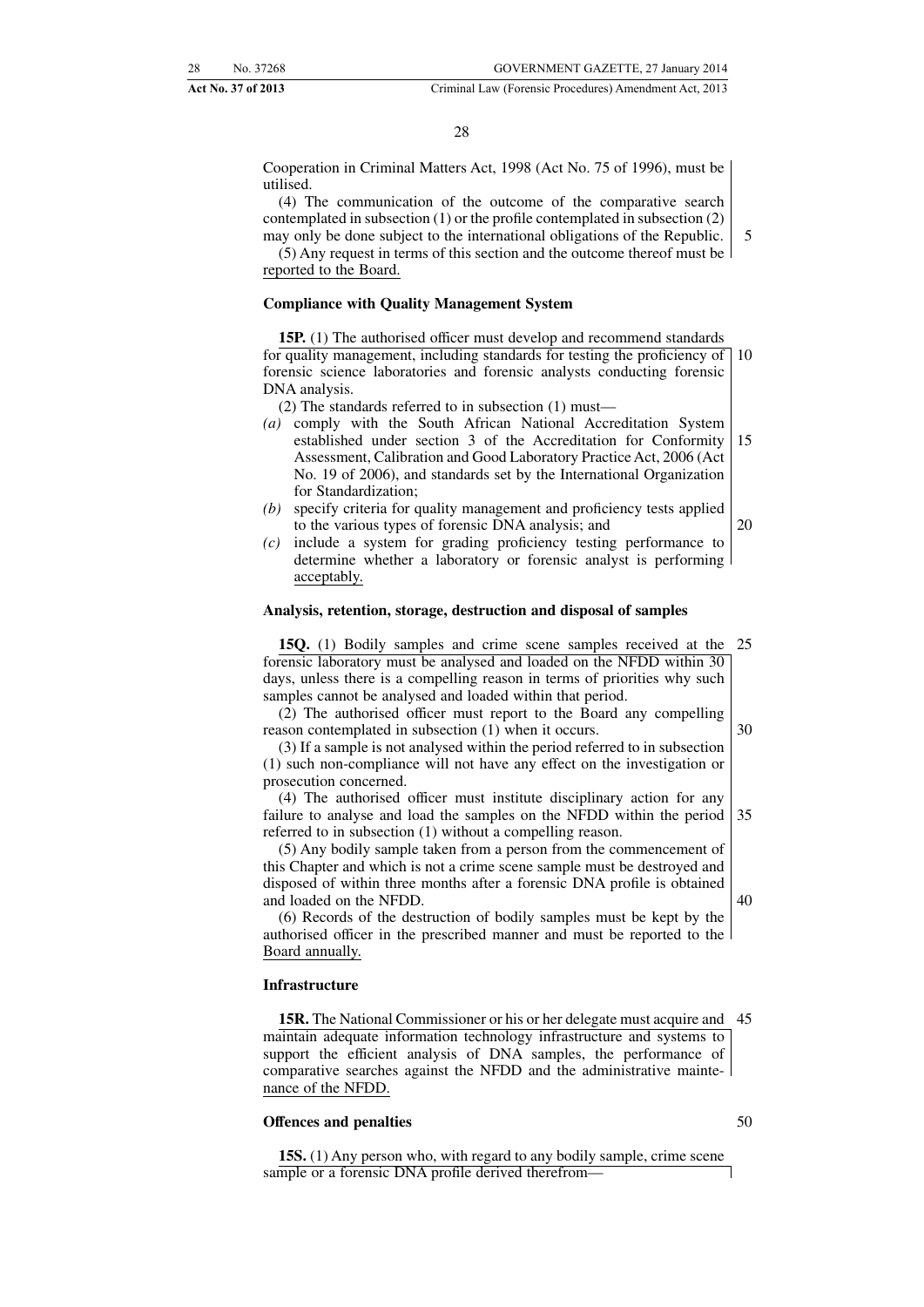#### 30

- *(a)* uses or allows the use of those samples or forensic DNA profiles derived therefrom for any purpose other than those referred to in this Chapter; or
- *(b)* tampers with or manipulates the process or the samples or forensic DNA profiles;
- *(c)* falsely claims such samples or forensic DNA profiles derived therefrom to have been taken from a specific person whilst knowing them to have been taken from another person or source;
- *(d)* discloses information in contravention of section 15N(2); or

*(e)* unlawfully loses, damages or destroys information on the NFDD, is guilty of an offence and liable in the case of a natural person, to imprisonment for a period not exceeding 15 years, and in the case of a juristic person, to a fine.

(2) Any person who causes the unlawful loss of, damage to or unauthorised destruction of information on the NFDD is guilty of an offence and liable in the case of a natural person, to imprisonment for a period not exceeding 15 years, and in the case of a juristic person, to a fine. 15

#### **Awareness and training programs**

**15T.** (1) The Secretary of Police must ensure that guidelines relating to awareness programs contemplated in subsections (2) and (3) are developed and their implementation monitored and assessed on a regular basis. 20

(2) The National Commissioner and the Executive Director must develop awareness and training programs for the Service and the Independent Police Investigative Directorate respectively, on the regulations referred to in section 15AD in order to support the implementation and their application of this Chapter. 25

(3) The National Commissioner must develop awareness programs to make the public aware of the provisions of this Chapter and in particular their rights relating to the taking of DNA samples, the keeping and destruction of DNA samples and powers of the Board to receive and assess 30 complaints relating to DNA.

#### **Access to and security of NFDD**

| information on the NFDD by taking appropriate, reasonable technical and       |    |
|-------------------------------------------------------------------------------|----|
| organisational measures to prevent—                                           | 35 |
| (a) loss of, damage to or unauthorised destruction of information on the      |    |
| NFDD; and                                                                     |    |
| $(b)$ unlawful access to, communication or processing of information on       |    |
| the NFDD.                                                                     |    |
| $(2)$ In order to give effect to subsection $(1)$ , the National Commissioner | 40 |
| must take reasonable measures to-                                             |    |
| (a) identify all reasonable foreseeable internal and external risks to        |    |
| information on the NFDD under his or her control;                             |    |
| (b) establish and maintain appropriate safeguards against the risks           |    |
| identified;                                                                   | 45 |
| regularly verify that the safeguards are effectively implemented; and<br>(c)  |    |
| ensure that the safeguards are continually updated in response to new<br>(d)  |    |
| risks or deficiencies in previously implemented safeguards.                   |    |
| (3) The National Commissioner must have due regard to generally               |    |
| accepted information security practices and procedures which may apply to     | 50 |
| the Service generally or be required in terms of specific laws and            |    |

regulations relating to security of information applicable to the Service.

5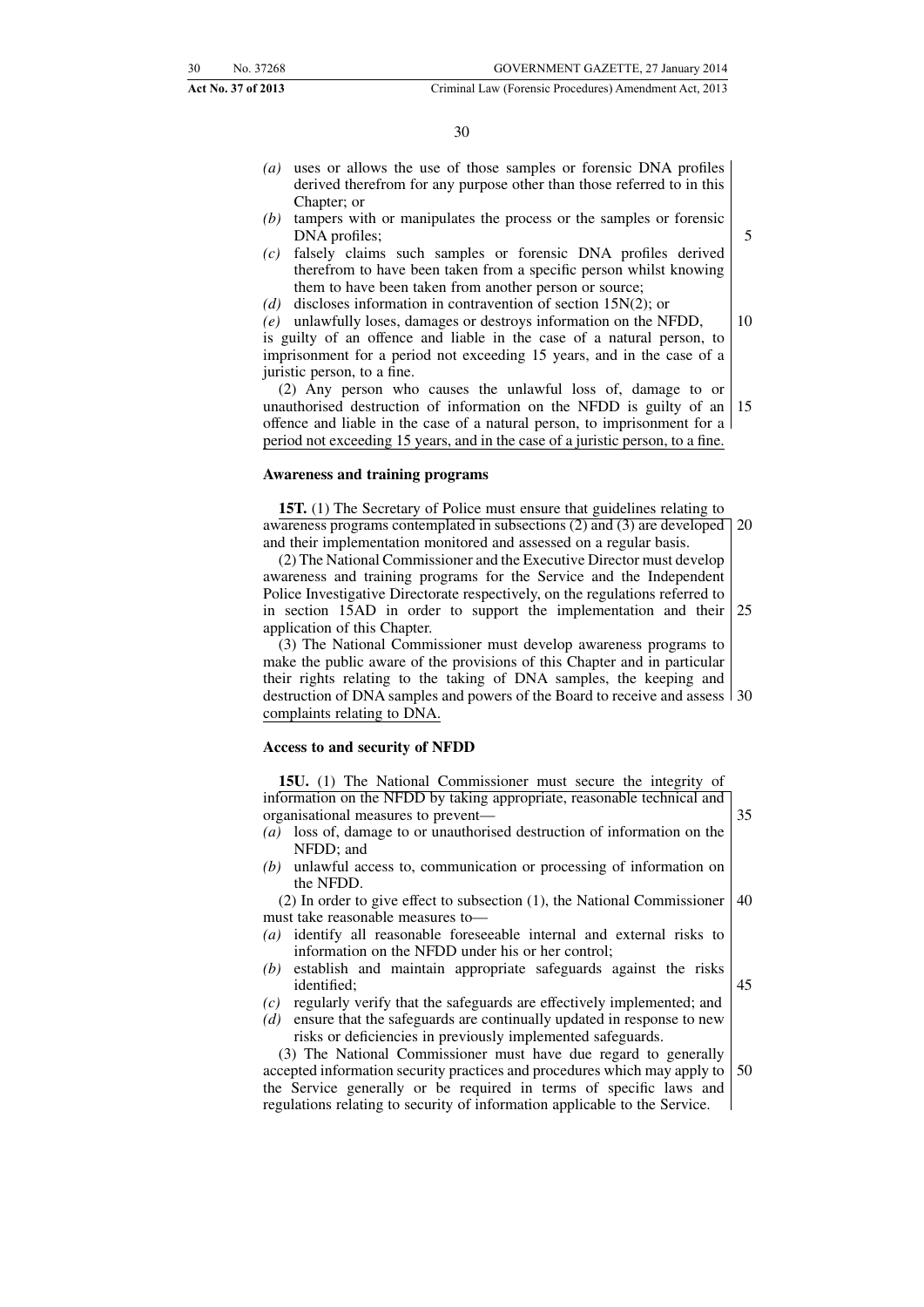#### 32

(4) The National Commissioner, after consultation with the Board, must within six months of the commencement of this Chapter develop standard operating procedures regarding—

- *(a)* access to the NFDD; and
- *(b)* the implementation of safety measures to protect the integrity of information contained on the NFDD. 5

(5) The National Commissioner must report to the National Assembly and the Board—

- *(a)* any breach of the access and security measures referred to in this section as and when such breach occurs; 10
- *(b)* any loss of, damage to or unauthorised destruction of information on the NFDD; and
- *(c)* steps taken to address such breach and to prevent the recurrence thereof.

(6) The Secretary of Police must monitor and oversee the security 15 measures instituted by the National Commissioner.

#### **Establishment and composition of National Forensic Oversight and Ethics Board**

**15V.** (1) A National Forensic Oversight and Ethics Board is hereby established. (2) The Board must consist of not more than ten persons appointed by the 20

Minister on a part-time basis for a period not exceeding five years of whom— *(a)* five persons must be from outside the public sector with knowledge

- and experience in forensic science, human rights law or ethics relating to forensic science; and 25
- *(b)* four persons must be from the public sector on the level of at least a Chief Director, namely—
	- (i) the Secretary of Police or his or her representative;
	- (ii) a representative of the Department of Health who has knowledge in the field of DNA; 30
	- (iii) a representative from the Department of Justice and Constitutional Development who has a sound knowledge of constitutional law; and
	- (iv) a representative of the Department of Correctional Services. 35

(3) The members of the Board, referred to in subsection  $(2)(a)$ , must be appointed by the Minister after inviting nominations from the public. (4) The Minister must appoint—

- *(a)* the chairperson of the Board who must be a retired judge or a senior advocate with knowledge and experience in the field of human rights; and 40
- *(b)* a deputy chairperson from the remaining members of the Board. (5) The Minister must report to the National Assembly on the—
- *(a)* appointment of the Board, including the names of the members of the Board and a synopsis of their expertise and suitability to serve on the Board; and 45
- *(b)* removal or resignation of members from the Board,

within 14 days of the appointment, removal or resignation, if Parliament is in session or, if Parliament is not in session, within 14 days after the commencement of its next ensuing session. 50

(6) The deputy chairperson must exercise all the powers and perform all the duties of the chairperson whenever the chairperson is unable to do so.

(7) The term of appointment of a member of the Board may, before the expiry thereof, be renewed for an additional term.

(8) In the case of a vacancy, the Minister must fill the vacancy within a 55reasonable period of time, which period must not exceed six months.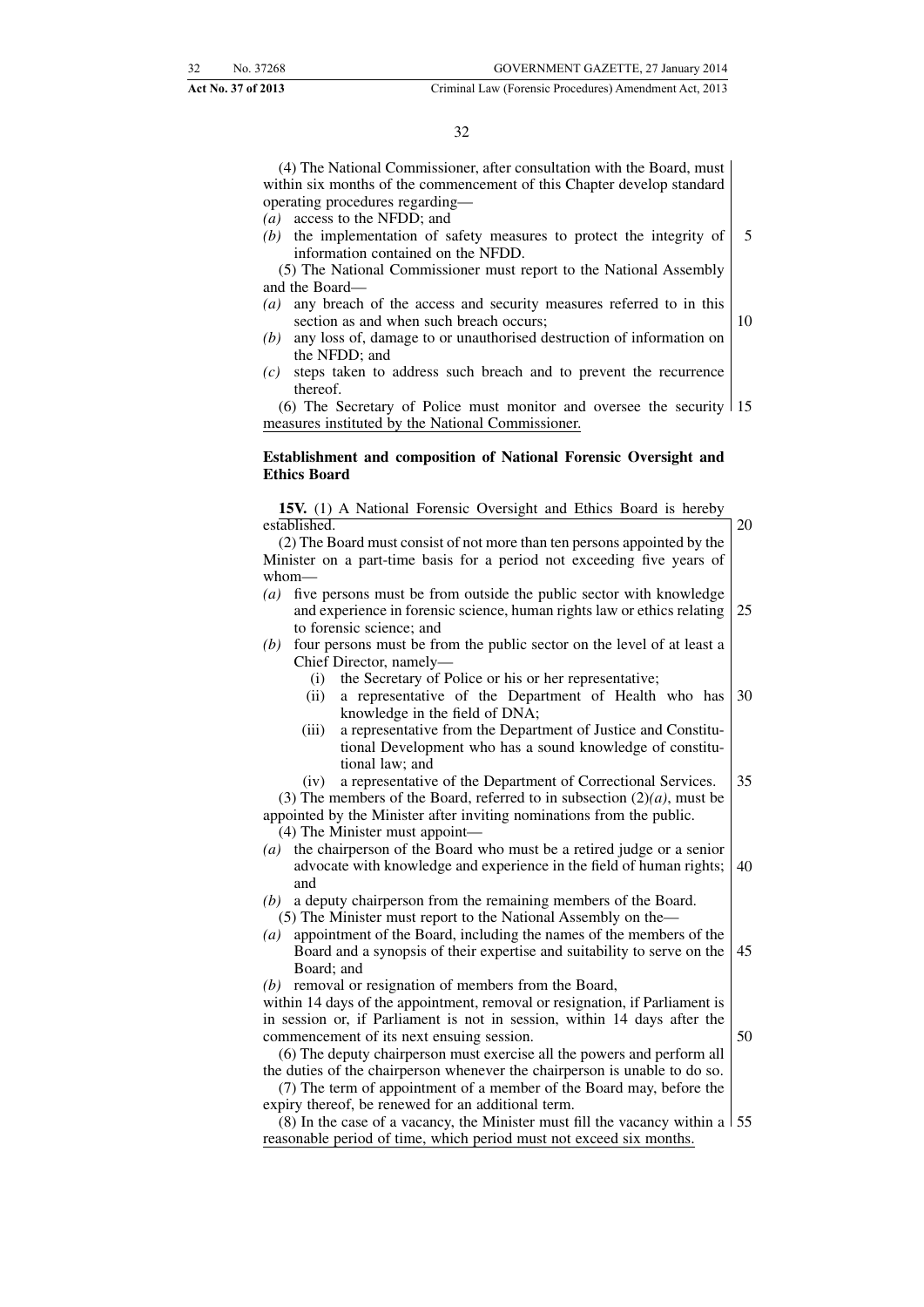#### 34

#### **Disqualification, removal and resignation from Board**

#### **15W.** (1) A person is disqualified from being appointed or continuing to

| serve as a member of the Board if he or she—                              |    |
|---------------------------------------------------------------------------|----|
| ( <i>a</i> ) is not a citizen of the Republic;                            |    |
| is an unrehabilitated insolvent;<br>(b)                                   | 5  |
| has been declared by a court to be mentally ill or unfit; or<br>(c)       |    |
| has been convicted of a criminal offence.<br>(d)                          |    |
| (2) The Minister may, after due enquiry, remove a member from the         |    |
| Board on account of—                                                      |    |
| misconduct:<br>$\left(a\right)$                                           | 10 |
| incapacity;<br>(b)                                                        |    |
| incompetence;<br>(c)                                                      |    |
| absence from three consecutive meetings of the Board without the<br>(d)   |    |
| prior permission of the Board, except on good cause shown;                |    |
| ill health;<br>(e)                                                        | 15 |
| conflict of interest:<br>(f)                                              |    |
| unethical conduct; or<br>(g)                                              |    |
| $(h)$ disqualification as contemplated in subsection (1).                 |    |
| (3) A member may resign by giving 30 days written notice of his or her    |    |
| resignation to the Minister.                                              | 20 |
| (4) A member of the Board may be suspended from the Board by the          |    |
| Minister pending the consideration of the removal of such member from the |    |
| Board.                                                                    |    |

#### **Meetings of Board**

15X. (1) The first meeting of the Board must be convened by the 25 Minister and thereafter the meetings of the Board must be held at least quarterly.

(2) The Board may determine its own governance rules and procedures.

#### **Funding, secretariat and remuneration of members of Board**

**15Y.** (1) The Board must be funded from the budget allocation of the 30 Civilian Secretariat for Police.

(2) The Minister must, in terms of the Public Service Act, 1994 (Proclamation No. 103 of 1994), appoint a full-time secretariat to provide administrative support to the Board.

(3) The Minister may, in consultation with the Minister of Finance, determine the remuneration or payment of expenses for members of the Board, who are not appointed in terms of the Public Service Act, 1994, or the Human Rights Commission Act, 1994 (Act No. 54 of 1994). 35

#### **Functions of Board**

**15Z.** (1) The Board must— *(a)* monitor the implementation of this Chapter; *(b)* make proposals to the Minister— (i) on the improvement of practices regarding the overall operations of the NFDD; (ii) the ethical, legal and social implications of the use of forensic DNA; and (iii) on the training and the development of criteria for the use of familial searches; *(c)* provide oversight over the processes relating to— (i) the collection, retention, storage, destruction and disposal of DNA samples; (ii) the retention and removal of forensic DNA profiles, as provided for in this Act; (iii) familial searches; 40 45 50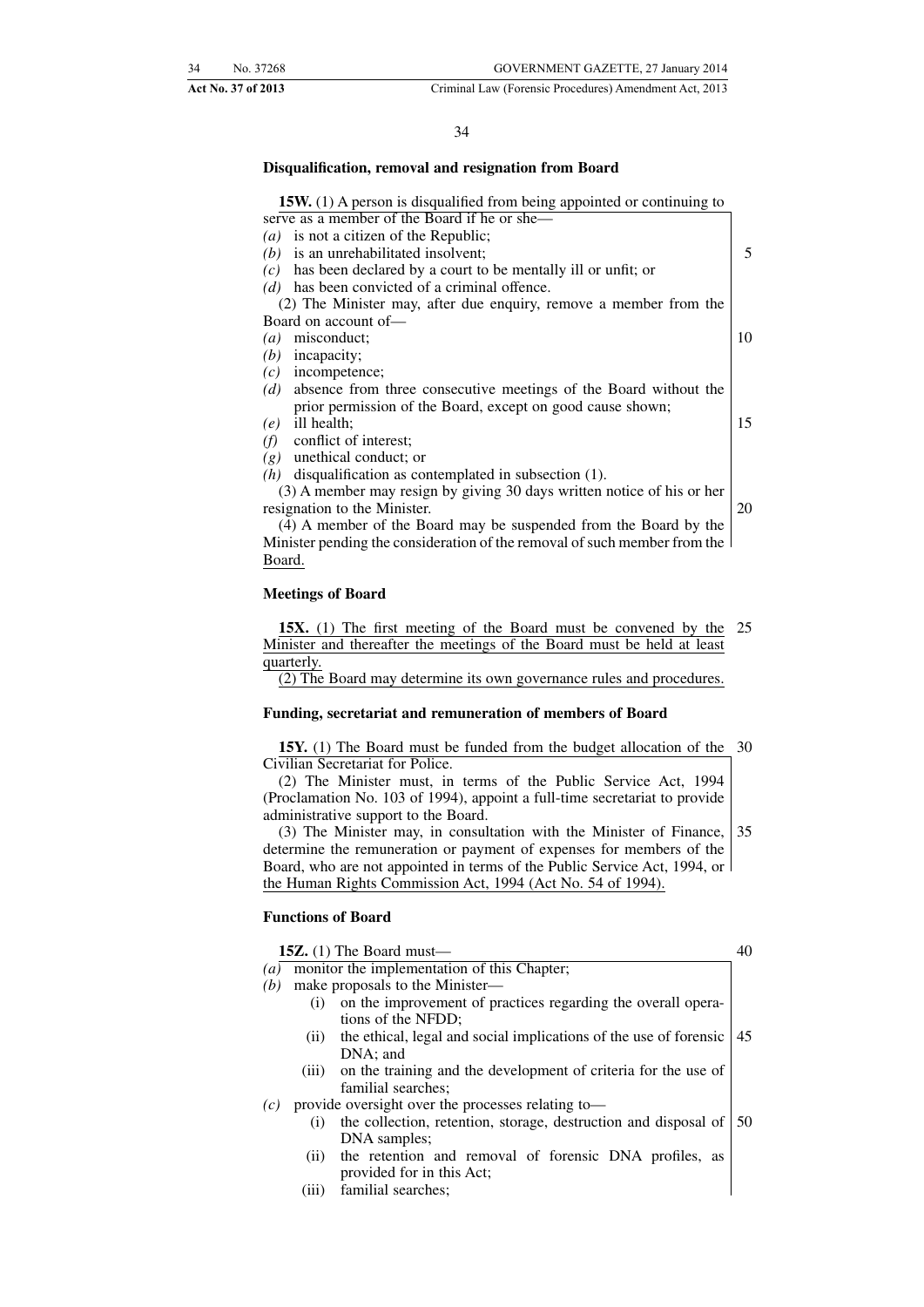36

|     | (iv)               | any breach in respect of the taking, transporting, analysis,<br>storing, use and communication of DNA samples and forensic<br>DNA profiles, including security breaches; and |    |
|-----|--------------------|------------------------------------------------------------------------------------------------------------------------------------------------------------------------------|----|
|     | (v)                | security and quality management systems.                                                                                                                                     |    |
| (d) |                    | handle complaints by-                                                                                                                                                        | 5  |
|     | (i)                | receiving and assessing complaints about alleged-<br>(aa) violations relating to the abuse of DNA samples and<br>forensic DNA profiles;                                      |    |
|     |                    | (bb) security breaches,                                                                                                                                                      |    |
|     |                    | and reporting to complainants in respect thereof;                                                                                                                            | 10 |
|     | (ii)               | gathering such information which will assist the Board in<br>discharging its duties and carrying out its functions under this<br>section;                                    |    |
|     | (iii)              | attempting to resolve complaints by means of dispute resolu-                                                                                                                 |    |
|     |                    | tion mechanisms such as mediation and conciliation;                                                                                                                          | 15 |
|     | (iv)               | referring complaints to relevant authorities where applicable;                                                                                                               |    |
|     |                    | and                                                                                                                                                                          |    |
|     | (v)                | reporting to the Minister the outcome of every complaint;                                                                                                                    |    |
| (e) |                    | consider all reports submitted to it in terms of this Chapter; and                                                                                                           |    |
| (f) |                    | consider any other matter related to this Chapter.                                                                                                                           | 20 |
|     |                    | (2) The Board may gather such information which will assist it in                                                                                                            |    |
|     |                    | discharging its duties and carrying out its functions under this Chapter.                                                                                                    |    |
|     |                    | $(3)$ A copy of the report contemplated in section 15AC $(5)$ must be                                                                                                        |    |
|     |                    | submitted to the National Commissioner to follow up and address the issues                                                                                                   |    |
|     | contained therein. |                                                                                                                                                                              | 25 |
|     |                    | (4) The National Commissioner must report to the Board within 90 days                                                                                                        |    |
|     |                    | of receipt of the report contemplated in section 15AC(5) on the steps taken                                                                                                  |    |
|     |                    | to rectify the issues contained therein.                                                                                                                                     |    |
|     |                    | (5) The Board may establish committees to deal with specific matters as                                                                                                      |    |
|     | and when required. |                                                                                                                                                                              | 30 |
|     |                    | (6) The Board must submit a report on the execution of its functions to                                                                                                      |    |
|     | information.       | any authority established by law regulating the protection of personal                                                                                                       |    |
|     |                    |                                                                                                                                                                              |    |
|     |                    | <b>Procedure for handling of complaints</b>                                                                                                                                  |    |
|     |                    | 15AA. (1) The Board may, either as a result of a complaint lodged with                                                                                                       | 35 |
|     |                    | it or of its own accord consider a complaint.                                                                                                                                |    |
|     |                    | (2) The Board must refer a complaint contemplated in subsection (1) to<br>$\sim$ $\sim$ $\sim$ $\sim$ $\sim$ $\sim$                                                          |    |
|     |                    |                                                                                                                                                                              |    |

a committee of the Board for assessment in the prescribed manner.

(3) The committee must, after its assessment of the complaint, report to the Board on the outcome of such assessment including recommendations relating thereto. 40

(4) In the case where a criminal act is alleged to have been committed by a person subject to an assessment, the Board must refer the matter to the relevant authorities for further action.

(5) The Board must ensure that recommendations regarding disciplinary matters are referred to— 45

*(a)* the National Commissioner;

*(b)* the Executive Director; or

*(c)* any other relevant authority.

(6) The relevant authority referred to in subsections (4) and (5) must  $\frac{150}{}$ report the outcome of such further action to the Board.

#### **Disciplinary recommendations**

**15AB.** (1) The National Commissioner or the Executive Director must, with regard to recommendations on disciplinary matters referred to him or her in terms of section 15AA(5)— *(a)* within 30 days of receipt thereof, initiate disciplinary proceedings in

terms of the recommendations made by the Board; and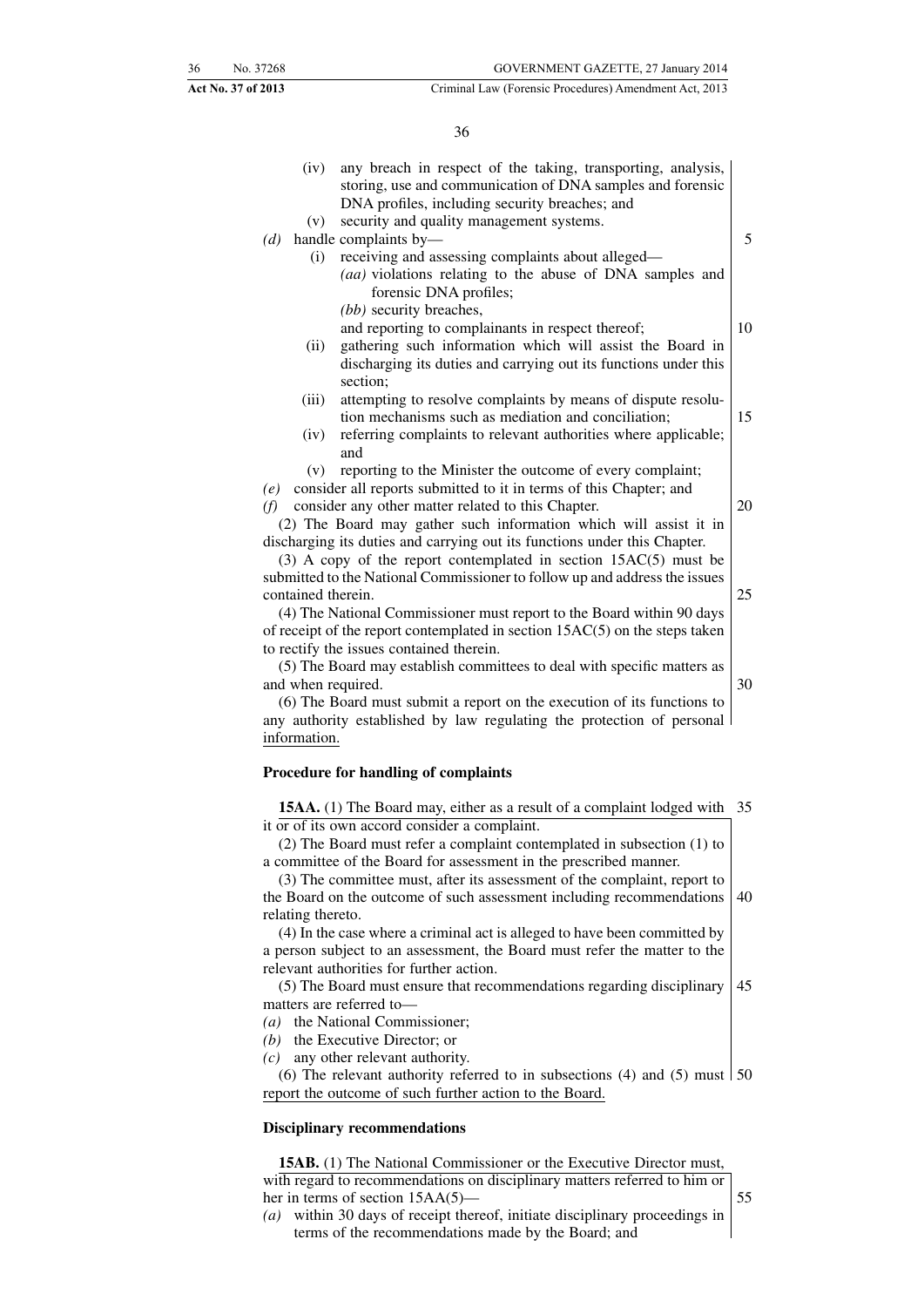*(b)* immediately on finalisation of the disciplinary matter inform the Minister in writing of the outcome thereof and provide a copy thereof to the Board.

(2) The National Commissioner or the Executive Director must finalise disciplinary proceedings relating to DNA within 60 days from the initiation thereof and must report to the Board and the Minister the reasons for not finalising the proceedings within that period. 5

(3) If the disciplinary proceedings are not instituted and finalised within the periods referred to in subsections (1) and (2), it would not invalidate the proceedings. 10

#### **Parliamentary oversight**

**15AC.** (1) The National Commissioner must provide, as part of the annual report of the Service to the National Assembly in terms of section 55*(d)* of the Public Finance Management Act, 1999 (Act No. 1 of 1999), a report—

- *(a)* in respect of the performance of the NFDD;
- *(b)* relating to the use of forensic DNA evidence in the investigation of crime; and
- *(c)* relating to disciplinary proceedings concerning forensic DNA matters. (2) The Minister must not later than five years after the commencement

of this Chapter, submit a report to the National Assembly on whether any legislative amendments are required to improve the functioning of the NFDD and the use of forensic DNA evidence in the combating of crime. 20

(3) After the initial period of five years referred to in subsection (2), the Minister must every three years submit a report referred to in subsection (2) to the National Assembly. 25

(4) The Executive Director must submit a report, as part of the Independent Police Investigative Directorate's annual report, to the National Assembly in terms of section 55*(d)* of the Public Finance Management Act, 1999 (Act No. 1 of 1999), on the performance of the functions of the Directorate in terms of this Chapter, including disciplinary proceedings concerning forensic DNA matters. 30

(5) The Board must annually submit a report to the National Assembly on its functions in terms of this Chapter.

#### **Regulations**

**15AD.** (1) The Minister must make regulations regarding all matters which are reasonably necessary or expedient to be provided for and which must be followed by all police officials or members of the Independent Police Investigative Directorate, referred to in the Independent Police Investigative Directorate Act, in order to achieve the objects of this Chapter, including the following: 40

- *(a)* The requirements for the suitability of areas to be designated in terms of section 36A(5)*(b)* of the Criminal Procedure Act;
- *(b)* the manner in which to secure a crime scene for the purposes of collecting crime scene samples;
- *(c)* the manner in which to safely preserve and ensure timely transfer of collected samples to the forensic science laboratories;
- *(d)* the manner in which to request access to information stored on the NFDD;
- *(e)* the manner in which DNA samples must be destroyed;
- *(f)* the manner in which complaints must be lodged to, and assessed by, the Board;
- *(g)* the application process for access to the forensic DNA profile and crime scene sample for exoneration purposes;

35

45

50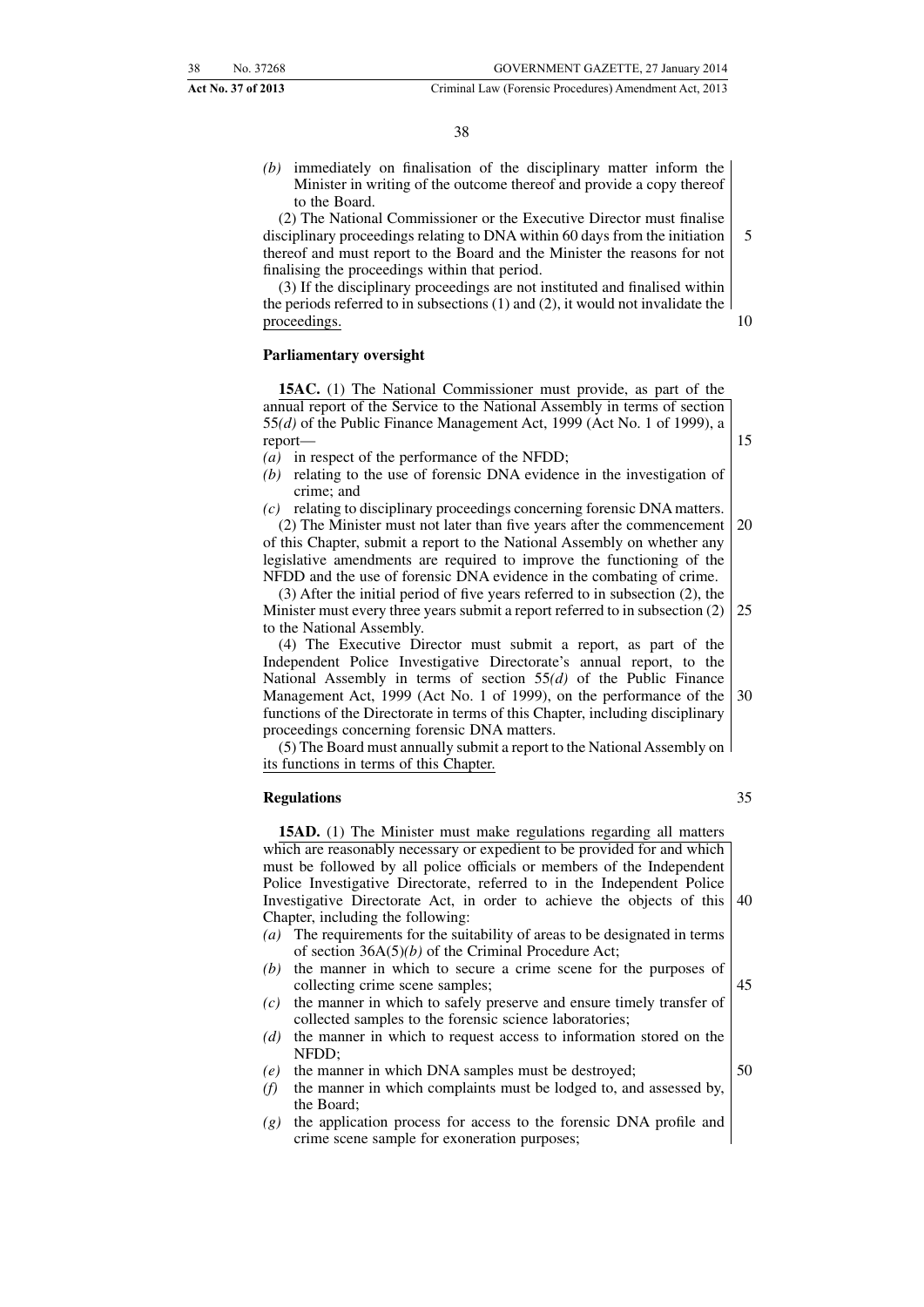#### 40

- *(h)* the process to be followed by the Minister in the appointment, suspension and removal of members of the Board;
- *(i)* the process to be followed with regard to the destruction of DNA samples and the removal of forensic DNA profiles derived therefrom;
- *(j)* the requirements for the taking of buccal samples in a designated area; and 5
- *(k)* the development of strict protocols and training relating to familial searches.
	- (2) The Minister may make regulations regarding—
- *(a)* any matter which is required or permitted by this Chapter to be prescribed; and 10
- *(b)* any administrative or procedural matter necessary or expedient to give effect to the provisions of this Chapter.

(3) A regulation made under subsection (1) may prescribe a fine or a period of imprisonment for a maximum of five years for any contravention thereof or failure to comply therewith. 15

(4) The regulations contemplated in subsection (1) must be tabled in Parliament for notification within six months after the commencement of this Chapter.''.

#### **Transitional arrangements**

**7.** (1) For the purpose of this section—

**''Casework Index''**means the index containing the forensic DNA profiles derived from crime scene samples collected before the commencement of this Act; **''Reference Index''**means the index containing the forensic DNA profiles derived

from bodily samples of—

- *(a)* a victim;
- *(b)* a suspect;
- *(c)* a convicted offender;
- *(d)* a person who has consented to provide a sample;
- *(e)* a contractor or supplier of re-agents or equipment to the forensic DNA 30 laboratory;
- *(f)* personnel employed at the forensic DNA laboratory; and
- *(g)* a visitor to the forensic DNA laboratory,

taken before the commencement of this Act;

"this Act" means the Criminal Law (Forensic Procedures) Amendment Act, 2013. 35 (2) Comparative searches between forensic DNA profiles may be conducted using the repository categorised into a Casework Index and a Reference Index.

(3) The forensic DNA profiles which were administered and maintained before this Act came into operation, must be maintained by the authorised officer until the system solution to support the NFDD is operational, which must be within four years from the 40 date of the coming into operation of this Act.

(4) The forensic DNA profiles contained in the Casework Index and the Reference Index must be transferred to the NFDD within three months of the system solution referred to in subsection (3) being operational.

(5) The period of four years referred to in subsection (3) may be extended by the 45 Minister, on the request of the National Commissioner of the South African Police Service, or of his or her own accord and after approval by the National Assembly.

(6) The National Commissioner of the South African Police Service must report quarterly, in writing, to the National Assembly and the Board on the progress made in the acquisition of the system solution to support the NFDD until it is fully operational.

(7) The National Commissioner of the South African Police Service must, with the assistance of the National Commissioner of Correctional Services, from the date of commencement of this section, ensure that a buccal sample is taken within two years of any person serving a sentence of imprisonment in respect of any offence listed in Schedule 8 to the Criminal Procedure Act, 1977 (Act No. 51 of 1977)— 55

*(a)* before the release of the person, if the buccal sample had not already been taken upon his or her arrest; or

20

25